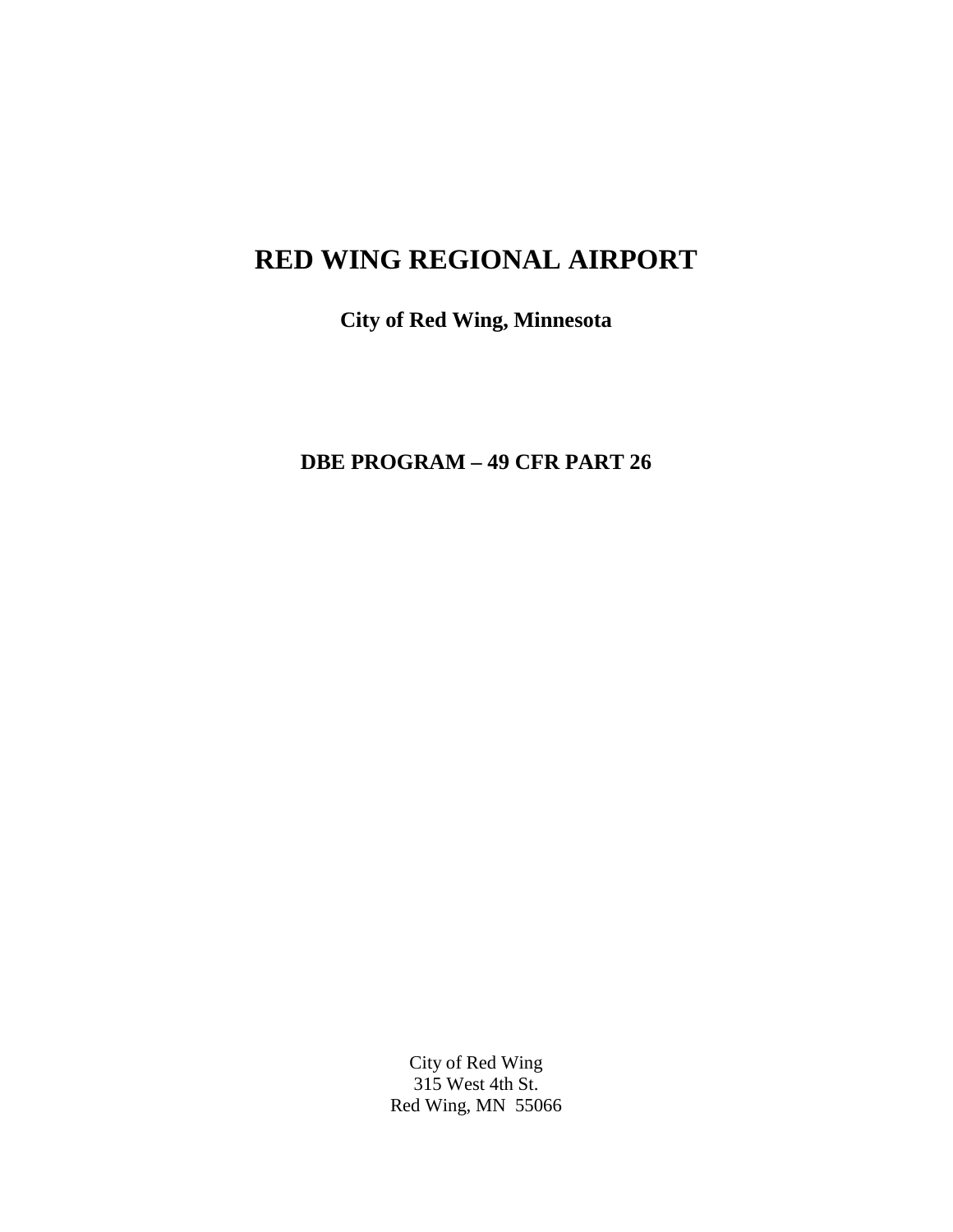# **POLICY STATEMENT**

# **Section 26.1, 26.23 Objectives/Policy Statement**

The City of Red Wing has established a Disadvantaged Business Enterprise (DBE) Program in accordance with regulations of the U.S. Department of Transportation (DOT), 49 CFR Part 26. The City has received Federal financial assistance from the Department of Transportation, and as a condition of receiving this assistance, the City has signed an assurance that it will comply with 49 CFR Part 26.

It is the policy of the City to ensure that DBEs as defined in Part 26, have an equal opportunity to receive and participate in DOT–assisted contracts. It is also our policy:

- 1. To ensure nondiscrimination in the award and administration of DOT assisted contracts;
- 2. To create a level playing field on which DBEs can compete fairly for DOT-assisted contracts;
- 3. To ensure that the DBE Program is narrowly tailored in accordance with applicable law;
- 4. To ensure that only firms that fully meet 49 CFR Part 26 eligibility standards are permitted to participate as DBEs;
- 5. To help remove barriers to the participation of DBEs in DOT assisted contracts;
- 6. To assist the development of firms that can compete successfully in the market place outside the DBE Program.

The Engineering Director has been delegated as the DBE Liaison Officer. In that capacity, the Director is responsible for implementing all aspects of the DBE program. Implementation of the DBE program is accorded the same priority as compliance with all other legal obligations incurred by the City in its financial assistance agreements with the Department of Transportation.

The City has disseminated this policy statement to its members and all of the components of our organization. We have distributed this statement to DBE and non-DBE business communities that perform work for us on DOT-assisted contracts by including this policy statement in all bid documents.

\_\_\_\_\_\_\_\_\_\_\_\_\_\_\_\_\_\_\_\_\_\_\_\_\_\_\_\_\_\_\_\_\_\_\_\_\_\_ \_\_\_\_\_\_\_\_\_\_\_\_\_\_\_\_ Ron Rosenthal **Route 2006 Date Date Date Date** Engineering Director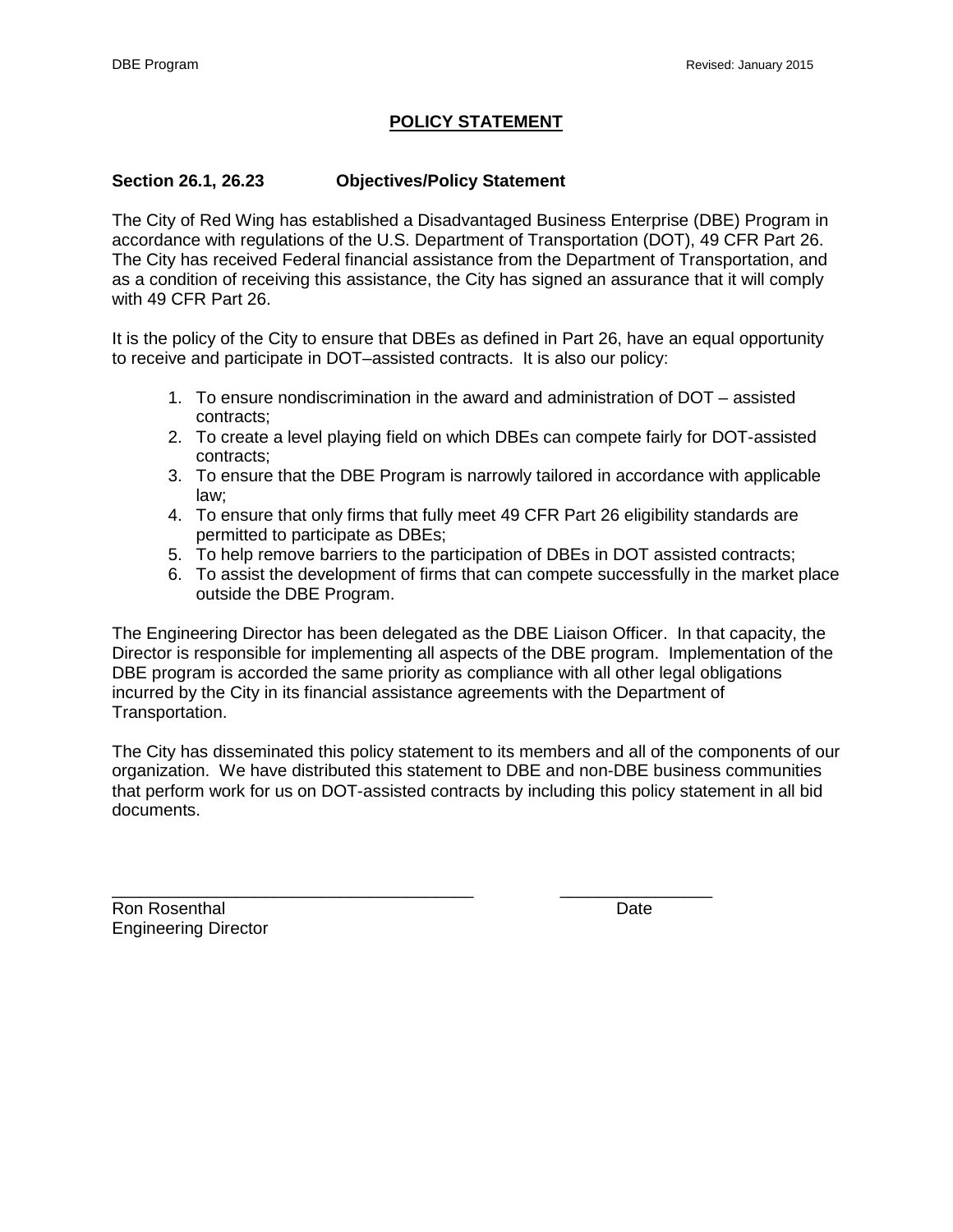# **SUBPART A – GENERAL REQUIREMENTS**

### **Section 26.1 Objectives**

The objectives are found in the policy statement on the first page of this program.

### **Section 26.3 Applicability**

The City is the recipient of Federal airport funds authorized by 49 U.S.C. 47101, *et seq.* 

## **Section 26.5 Definitions**

The City will use terms in this program that have the meaning defined in Section 26.5.

### **Section 26.7 Non-discrimination Requirements**

The City will never exclude any person from participation in, deny any person the benefits of, or otherwise discriminate against anyone in connection with the award and performance of any contract covered by 49 CFR Part 26 on the basis of race, color, sex, or national origin.

In administering its DBE program, the City will not, directly or through contractual or other arrangements, use criteria or methods of administration that have the effect of defeating or substantially impairing accomplishment of the objectives of the DBE program with respect to individuals of a particular race, color, sex, or national origin.

#### **Section 26.11Record Keeping Requirements**

#### Reporting to DOT: 26.11

(b) You must continue to provide data about your DBE Program to the Department as directed by DOT operating administrations.

We will report DBE participation to DOT/FAA as follows:

We will transmit to FAA annually on December 1, the "Uniform Report of DBE Awards or Commitments and Payments" form, found in Appendix B to this part. We will also report the DBE Contractor firms contact information either on the FAA DBE Contractor's Form or other similar format.

#### Bidders List: 26.11(c)

The City will create and maintain a bidders list. The purpose of the list is to provide as accurate data as possible about the universe of DBE and non-DBE contractors and subcontractors who seek to work on our DOT-assisted contracts for use in helping to set our overall goals. The bidders list will include the name, address, DBE and non-DBE status, age of firm, and annual gross receipts of firms.

We will collect this information in the following ways: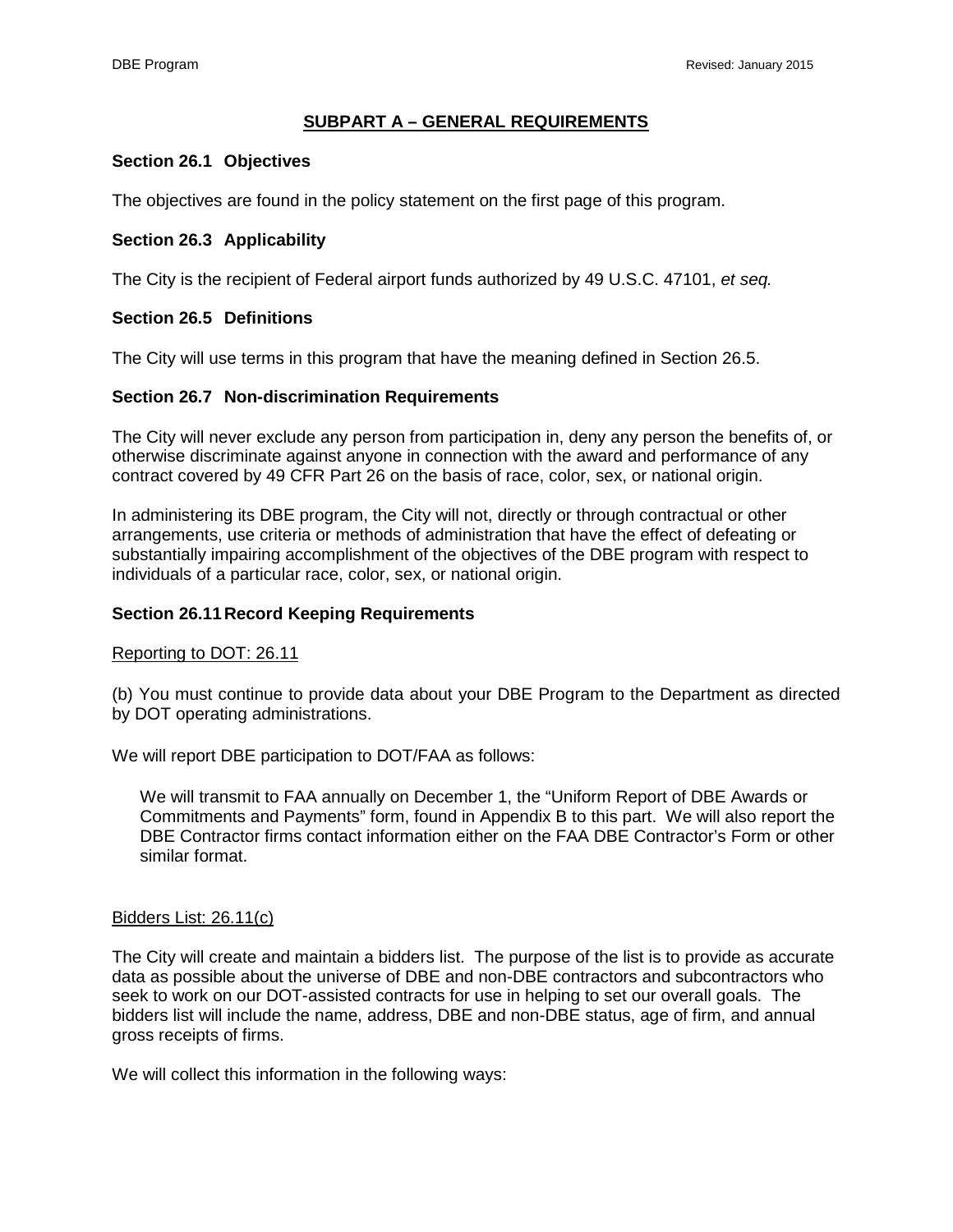A notice in all solicitations requiring the information from bidders as well as a request to firms quoting on subcontracts to report information directly to the recipient.

## **Section 26.13Federal Financial Assistance Agreement**

The City has signed the following assurances, applicable to all DOT-assisted contracts and their administration:

Assurance: 26.13(a) - Each financial assistance agreement you sign with a DOT operating administration (or a primary recipient) must include the following assurance:

The City shall not discriminate on the basis of race, color, national origin, or sex in the award and performance of any DOT-assisted contract or in the administration of its DBE program or the requirements of 49 CFR Part 26. The City shall take all necessary and reasonable steps under 49 CFR Part 26 to ensure nondiscrimination in the award and administration of DOT-assisted contracts. The City's DBE program, as required by 49 CFR Part 26 and as approved by DOT, is incorporated by reference in this agreement. Implementation of this program is a legal obligation and failure to carry out its terms shall be treated as a violation of this agreement. Upon notification to the City of its failure to carry out its approved program, the Department may impose sanctions as provided for under Part 26 and may, in appropriate cases, refer the matter for enforcement under 18 U.S.C. 1001 and/or the Program Fraud Civil Remedies Act of 1986 (31 U.S.C. 3801 *et seq.* ).

### Contract Assurance: 26.13b

The City will ensure that the following clause is included in each contract we sign with a contractor and each subcontract the prime contractor signs with a subcontractor:

The contractor, sub recipient or subcontractor shall not discriminate on the basis of race, color, national origin, or sex in the performance of this contract. The contractor shall carry out applicable requirements of 49 CFR Part 26 in the award and administration of DOT-assisted contracts. Failure by the contractor to carry out these requirements is a material breach of this contract, which may result in the termination of this contract or such other remedy as the City deems appropriate.

# **SUBPART B - ADMINISTRATIVE REQUIREMENTS**

### **Section 26.21DBE Program Updates**

The City will receive grant(s) for airport planning or development totaling \$250,000 in a Federal fiscal year. We will continue to carry out this DBE Program until all funds from DOT financial assistance have been expended. We will provide to DOT updates representing significant changes in the program for approval.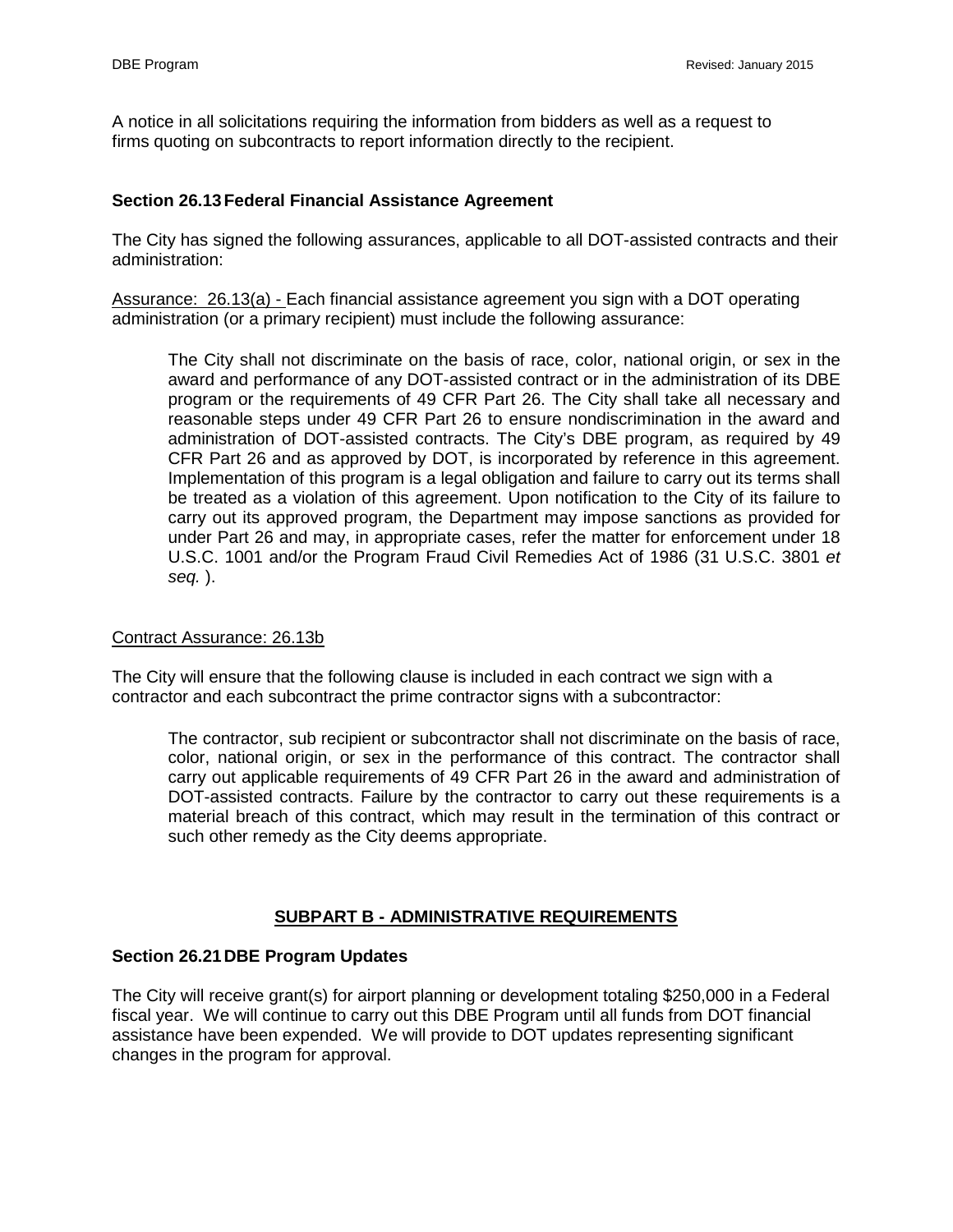The City is not eligible to receive DOT financial assistance unless DOT has approved our DBE Program and we are in compliance with it and this part. We will continue to carry out our program until all funds from DOT financial assistance have been expended.

## **Section 26.23Policy Statement**

The Policy Statement is elaborated on the first page of this DBE Program.

## **Section 26.25DBE Liaison Officer (DBELO)**

We have designated the following individual as our DBE Liaison Officer:

Ron Rosenthal Engineering Director City of Red Wing 315 West 4th St. Red Wing, MN 55066 651.385.3600 ron.rosenthal@ci.red-wing.mn.us

In that capacity, the DBELO is responsible for implementing all aspects of the DBE program and ensuring that the City complies with all provision of 49 CFR Part 26. The DBELO has direct, independent access to the Mayor concerning DBE program matters. An organization chart displaying the DBELO's position in the organization is found in Attachment 2 to this program.

The DBELO is responsible for developing, implementing and monitoring the DBE program, in coordination with other appropriate officials. The DBELO has one additional internal staff member to assist in the administration of the program and also relies on the assistance of their consulting engineer. The duties and responsibilities include the following:

- 1. Gathers and reports statistical data and other information as required by DOT.
- 2. Reviews third party contracts and purchase requisitions for compliance with this program.
- 3. Works with all departments to set overall annual goals.
- 4. Ensures that bid notices and requests for proposals are available to DBEs in a timely manner.
- 5. Identifies contracts and procurements so that DBE goals are included in solicitations (both race-neutral methods and contract specific goals) and monitors results.
- 6. Analyzes City's progress toward attainment and identifies ways to improve progress.
- 7. Participates in pre-bid meetings.
- 8. Advises the City on DBE matters and achievement.
- 9. Determine contractor compliance with good faith efforts.
- 10. Provides DBEs with information and assistance in preparing bids, obtaining bonding and insurance.
- 11. Acts as liaison to the Uniform Certification Process in Minnesota.
- 12. Provides outreach to DBEs and community organizations to advise them of opportunities.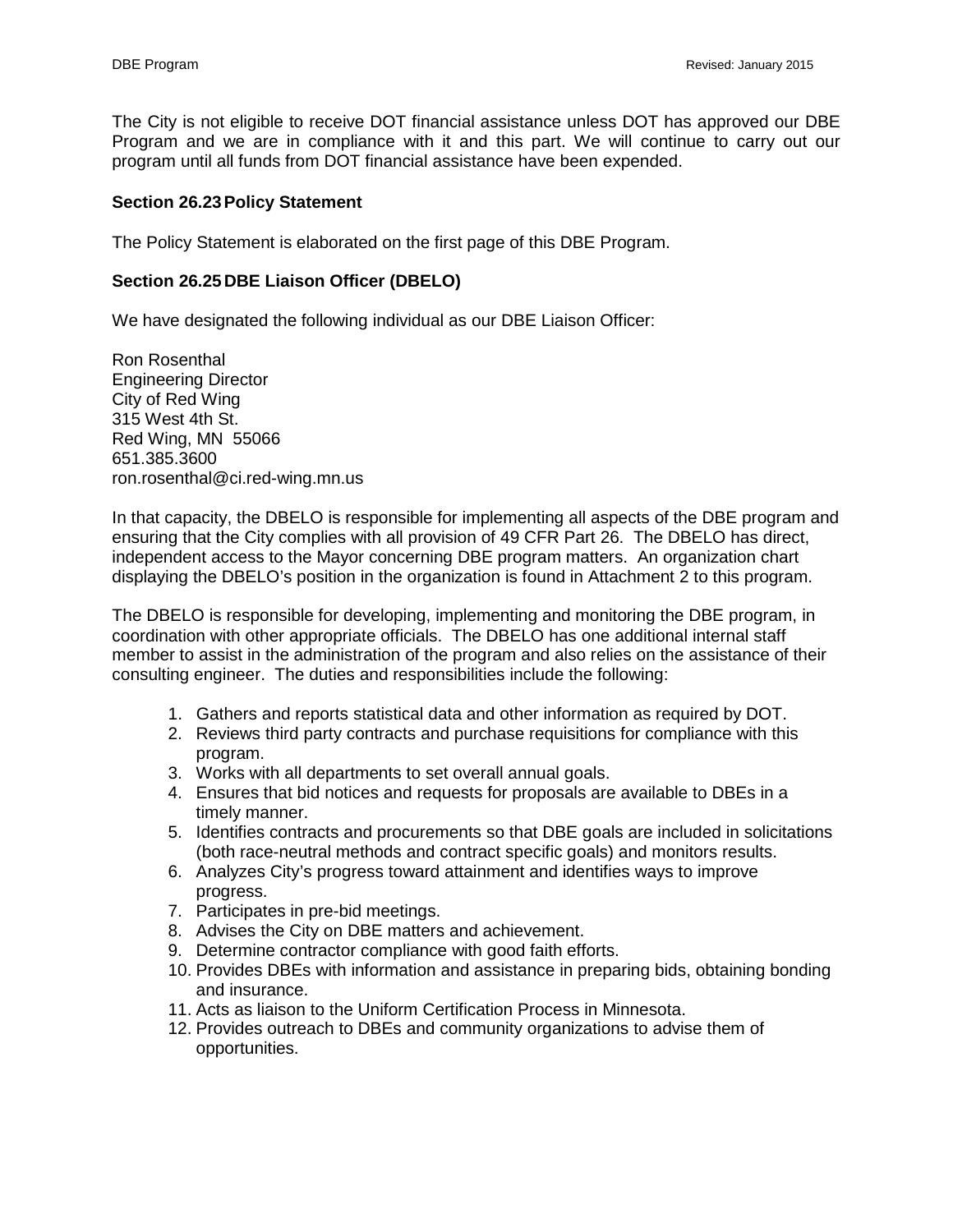# **Section 26.27DBE Financial Institutions**

It is the policy of the City to investigate the full extent of services offered by financial institutions owned and controlled by socially and economically disadvantaged individuals in the community, to make reasonable efforts to use these institutions, and to encourage prime contractors on DOT-assisted contracts to make use of these institutions. We have been unable to locate any financial institutions in the Red Wing area which are owned and controlled by socially and economically disadvantaged individuals.

Information on the availability of such institutions can be obtained from the DBE Liaison Officer if and when firms become available.

### **Section 26.29Prompt Payment Mechanisms**

The City has established, as part of its DBE Program, a contract clause to require prime contractors to pay subcontractors for satisfactory performance of their contracts no later than 30 days from receipt of each payment you make to the prime contractor.

We will ensure prompt and full payment of retainage from the prime contractor to the subcontractor within 30 days after the subcontractor's work is satisfactorily completed. We will use one of the following methods to comply with this requirement:

Hold retainage from prime contractors and provide for prompt and regular incremental acceptances of portions of the prime contract, pay retainage to prime contractors based on these acceptances, and require a contract clause obligating the prime contractor to pay all retainage owed to the subcontractor for satisfactory completion of the accepted work within 30 days after your payment to the prime contractor.

The City will consider a subcontractor's work is satisfactorily completed when all the tasks called for in the subcontract have been accomplished and documented as required by the City. When City has made an incremental acceptance of a portion of a prime contract, the work of a subcontractor covered by that acceptance is deemed to be satisfactorily completed.

The City will provide appropriate means to enforce the requirements of this section. These means include:

- 1. Withholding of payment to the Contractor under the contract until he/she complies;
- 2. Cancellation, termination, or suspension of the contract in whole or in part;
- 3. Any other available legal remedy

The City will include the following clause in each DOT-assisted prime contract:

The prime contractor agrees to pay each subcontractor under this prime contract for satisfactory performance of its contract no later than 30 days from the receipt of each payment the prime contractor receives from City. The prime contractor agrees further to return retainage payments to each subcontractor within 15 days after the subcontractors work is satisfactorily completed. Any delay or postponement of payment from the above referenced timeframe may occur only for good cause following written approval of the City. This clause applies to both DBE and non-DBE subcontractors.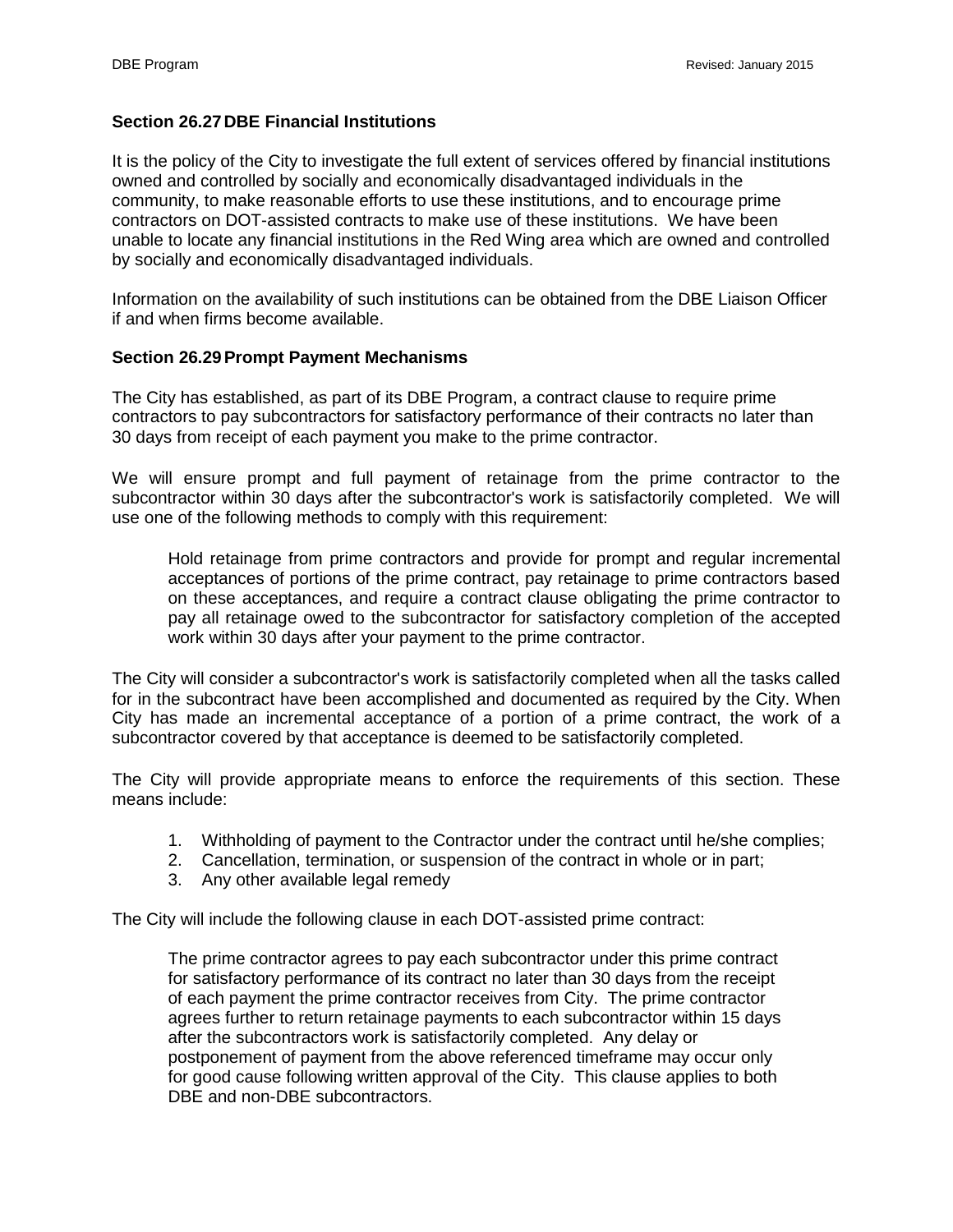(1) A contract clause that requires prime contractors to include in their subcontracts language providing that prime contractors and subcontractors will use appropriate alternative dispute resolution mechanisms to resolve payment disputes.

(2) A contract clause providing that the prime contractor will not be reimbursed for work performed by subcontractors unless and until the prime contractor ensures that the subcontractors are promptly paid for the work they have performed.

(3) Other mechanisms, consistent with this part and applicable state and local law, to ensure that DBEs and other contractors are fully and promptly paid.

# **Section 26.31Directory**

The City uses the State of Minnesota DBE directory, maintained by the State. The directory lists the firm's name, address, phone number, date of the most recent certification, and the type of work the firm has been certified to perform as a DBE. In addition, the directory lists each type of work for which a firm is eligible to be certified by using the most specific NAICS code available to describe each type of work.

The State of Minnesota revises the Directory weekly. The Directory may be found at http://mnucp.metc.state.mn.us/Default.aspx

### **Section 26.33Over-concentration**

The City has not identified that over-concentration exists in the types of work that DBEs perform.

### **Section 26.35Business Development Programs**

The City has not established a business development program.

### **Section 26.37 Monitoring and Enforcement Mechanisms**

The City will take the following monitoring and enforcement mechanisms to ensure compliance with 49 CFR Part 26.

- 1. We will bring to the attention of the Department of Transportation any false, fraudulent, or dishonest conduct in connection with the program, so that DOT can take the steps (e.g., referral to the Department of Justice for criminal prosecution, referral to the DOT Inspector General, action under suspension and debarment or Program Fraud and Civil Penalties rules) provided in 26.107.
- 2. We will implement a monitoring and enforcement mechanism to ensure that work committed to DBEs at contract award or subsequently (i.e., as the result of modification to the contract) is actually performed by the DBEs to which the work was committed.
- 3. We will implement a monitoring and enforcement mechanism that will include written certification that we have reviewed contracting records and monitored work sites for this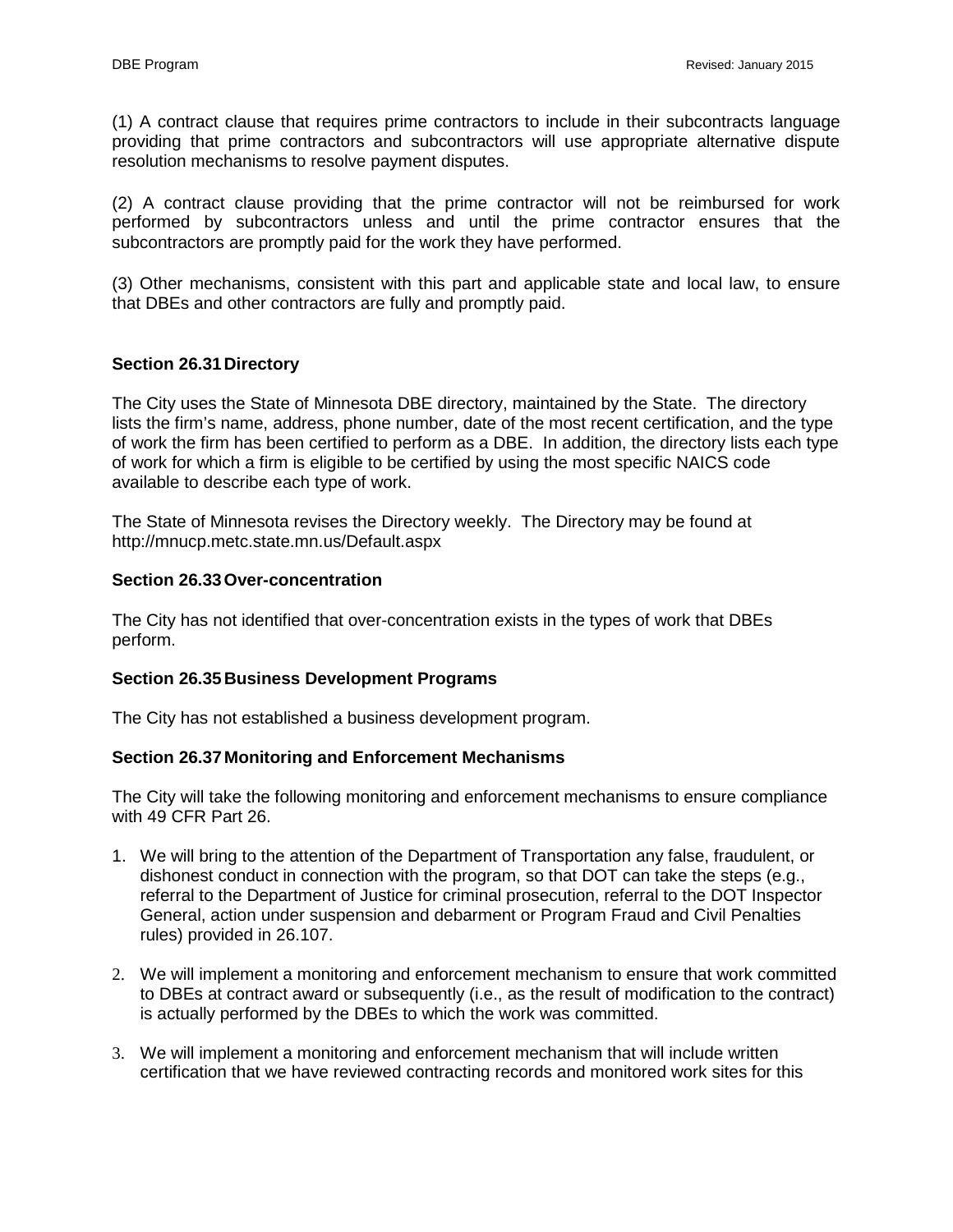purpose. This will be accomplished by contractor and sub-contractor monitoring by the Resident Project Representative and review of all payments at project closeout.

4. We will implement a mechanism that will provide for a running tally of actual DBE attainments (e.g., payment actually made to DBE firms), including a means of comparing these attainments to commitments. In our reports of DBE participation to DOT, we will show both commitments and attainments, as required by the DOT uniform reporting form.

## **Section 26.39Fostering small business participation.**

The City has created a Small Business element to structure contracting requirements to facilitate competition by small business concerns, taking all reasonable steps to eliminate obstacles to their participation, including unnecessary and unjustified bundling of contract requirements that may preclude small business participation in procurements as prime contractors or subcontractors.

The City's small business program element is incorporated as Attachment 10 to this DBE Program. We will actively implement the program elements to foster small business participation, doing so is a requirement of good faith implementation of our DBE program.

# **SUBPART C – GOALS, GOOD FAITH EFFORTS, AND COUNTING**

### **Section 26.43Set-asides or Quotas**

The City does not use quotas in any way in the administration of this DBE program.

### **Section 26.45Overall Goals**

The City will establish an overall DBE goal covering a three-year federal fiscal year period if we anticipate awarding FAA funded prime contracts exceeding \$250,000 during any one or more of the reporting fiscal years within the three-year goal period. In accordance with Section 26.45(f) the City will submit its Overall Three-year DBE Goal to FAA by August 1 as required by the established schedule below.

| <b>Airport Type</b>                               | <b>Region</b>                                            | Date Due<br>(Goal Period)                 | <b>Next Goal Due</b><br>(Goal Period)     |
|---------------------------------------------------|----------------------------------------------------------|-------------------------------------------|-------------------------------------------|
| Large & Medium Hub<br><b>Primary</b>              | <b>All Regions</b>                                       | <b>August 1, 2010</b><br>(2011/2012/2013) | <b>August 1, 2013</b><br>(2014/2015/2016) |
| <b>Small Hub Primary</b>                          | <b>All Regions</b>                                       | <b>August 1 2011</b><br>(2012/2013/2014)  | <b>August 1, 2014</b><br>(2015/2016/2017) |
| <b>Non-Hub Primary</b>                            | <b>All Regions</b>                                       | <b>August 1 2012</b><br>(2013/2014/2015)  | <b>August 1, 2015</b><br>(2016/2017/2018) |
| Non-Primary<br>(GAs, Relievers and<br>State DOTs) | Alaskan, Eastern, &<br><b>Great Lakes</b>                | <b>August 1 2010</b><br>(2011/2012/2013)  | <b>August 1, 2013</b><br>(2014/2015/2016) |
| Non-Primary<br>(GAs, Relievers and<br>State DOTs) | New England,<br><b>Northwest Mountain,</b><br>& Southern | <b>August 1 2011</b><br>(2012/2013/2014)  | <b>August 1, 2014</b><br>(2015/2016/2017) |
| Non-Primary<br>(GAs, Relievers and<br>State DOTs) | <b>Central, Southwest,</b><br>and Western-Pacific        | <b>August 1 2012</b><br>(2013/2014/2015)  | <b>August 1, 2015</b><br>(2016/2017/2018) |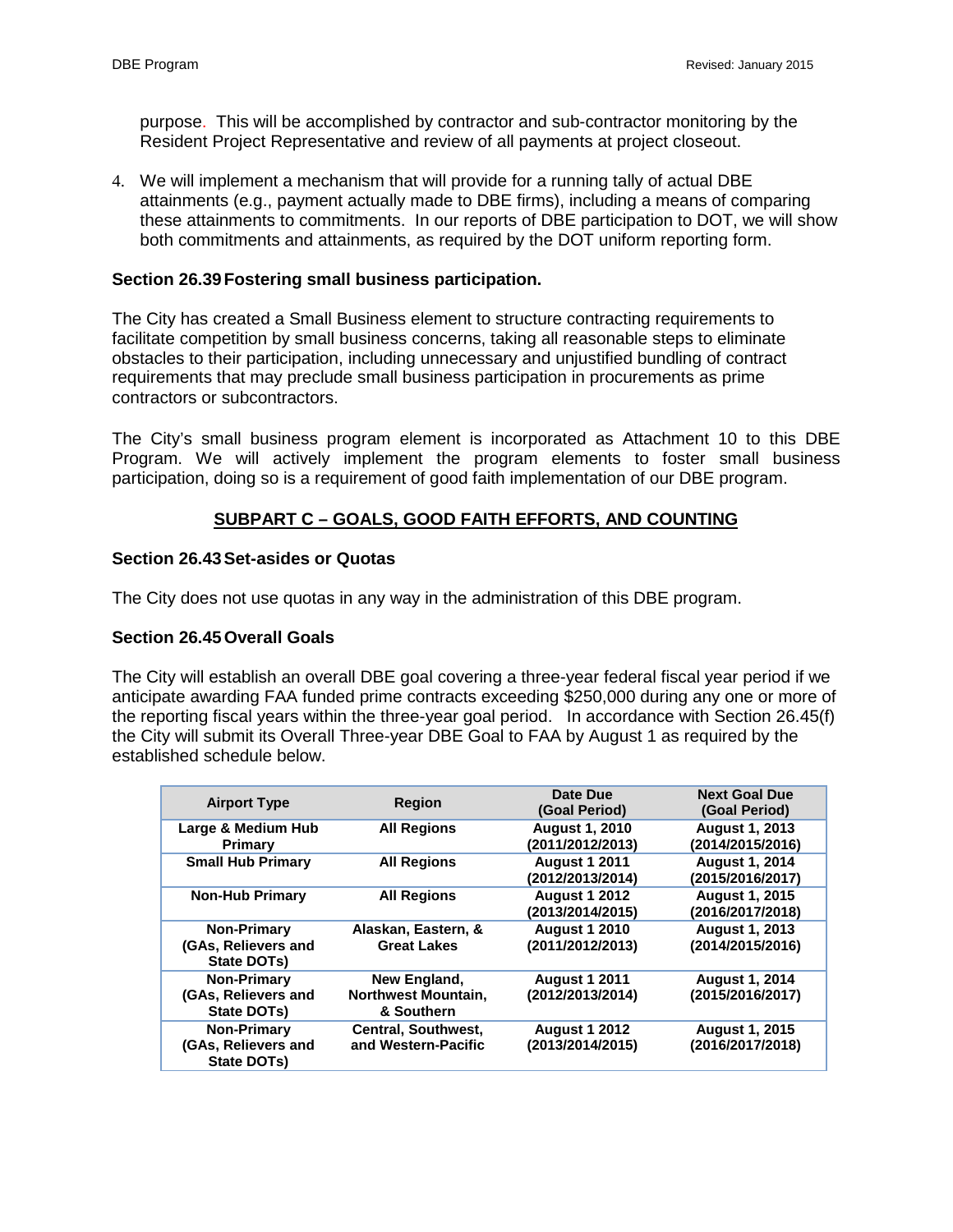DBE goals will be established for those fiscal years we anticipate awarding DOT-assisted prime contracts exceeding \$250,000 during the three-year period. The DBE goals will be established in accordance with the 2-step process as specified in 49 CFR Part 26.45. If the City does not anticipate awarding more than \$250,000 in DOT-assisted prime contracts during any of the years within the three-year reporting period, we will not develop an overall goal; however this DBE Program will remain in effect and the City will seek to fulfill the objectives outlined in 49 CFR Part 26.1.

The first step is to determine the relative availability of DBEs in the market area, "base figure". The second step is to adjust the "base figure" percentage from Step 1 so that it reflects as accurately as possible the DBE participation the recipient would expect in the absence of discrimination based on past participation, a disparity study and/or information about barriers to entry to past competitiveness of DBEs on projects.

In establishing the overall goal, the City will consult with minority, women's and general contractor groups, community organizations, and other officials or organizations to obtain information concerning the availability of disadvantaged and non-disadvantaged businesses, the effects of discrimination on opportunities for DBEs, and the City's efforts to establish a level playing field for the participation of DBEs.

Following this consultation, we will publish a notice of the proposed overall goals, informing the public that the proposed goal and its rationale are available for inspection during normal business hours at The Red Wing City Hall for 30 days following the date of the notice, and informing the public that the City and DOT/FAA will accept comments on the goals for 45 days from the date of the notice. Notice will be issued in general circulation media and available minority- focus media and trade publications, websites*.* Normally, we will issue this notice by June 1 of the reporting period of the goal. The notice will include addresses to which comments may be sent and addresses where the proposal may be reviewed.

Our Overall Three-Year DBE Goal submission to DOT/FAA will include a summary of information and comments received, if any, during this public participation process and our responses.

We will begin using our overall goal on October 1 of the reporting period, unless we have received other instructions from DOT. If we establish a goal on a project basis, we will begin using our goal by the time of the first solicitation for a DOT-assisted contract for the project.

A description of the methodology to calculate the overall goal and the goal calculations can be found in Attachment 5 to this program.

### **Section 26.47 Failure to meet overall goals.**

The City will maintain an approved DBE Program and overall DBE goal, if applicable as well as administer our DBE Program in good faith to be considered to be in compliance with this part.

If the City awards and commitments shown on our Uniform Report of Awards or Commitments and Payments at the end of any fiscal year are less than the overall goal applicable to that fiscal year, we will do the following in order to be regarded by the Department as implementing your DBE Program in good faith: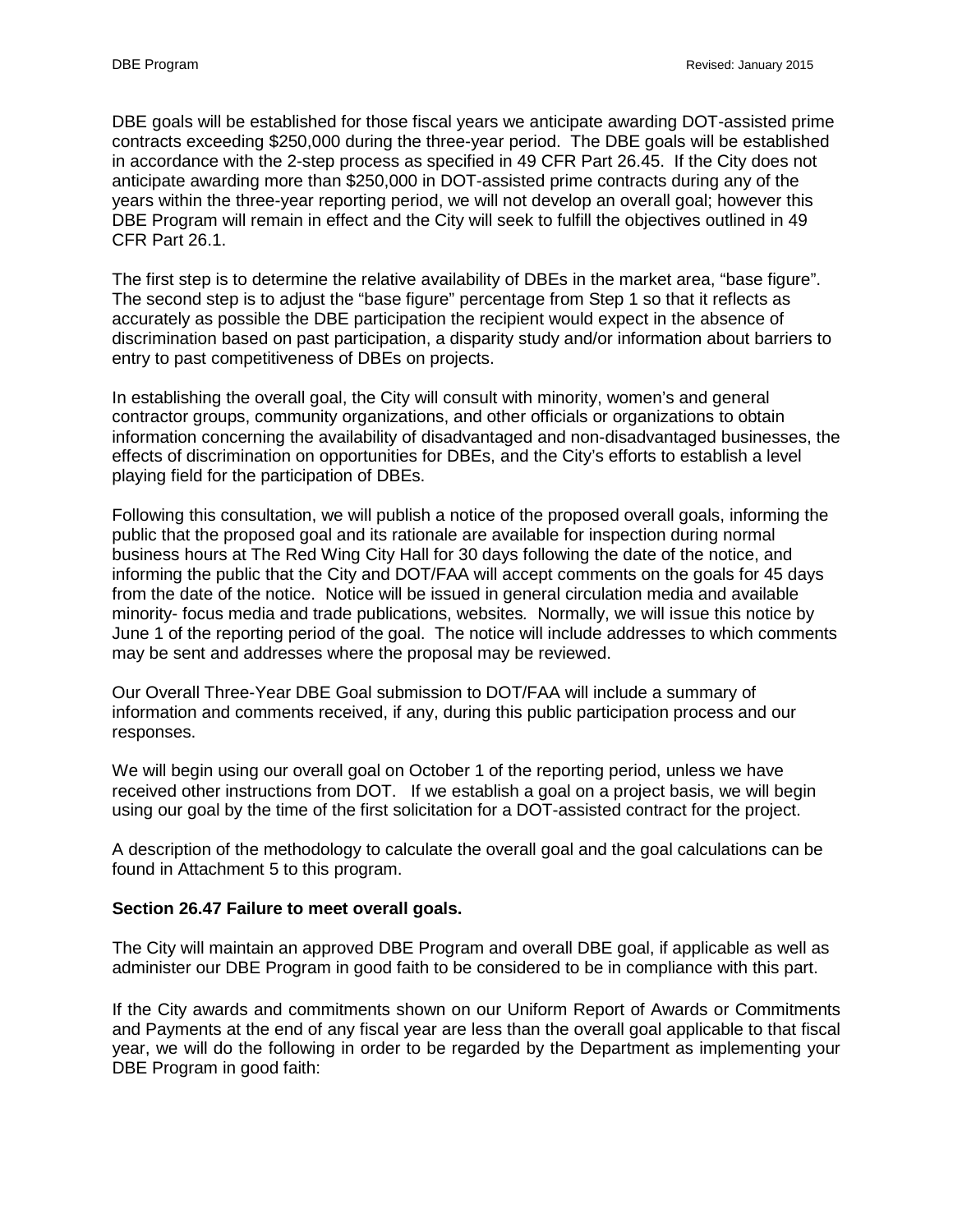(1) Analyze in detail the reasons for the difference between the overall goal and our awards and commitments in that fiscal year;

(2) Establish specific steps and milestones to correct the problems we have identified in our analysis and to enable us to meet fully your goal for the new fiscal year;

(3) City will retain in our records for three years, the analysis and corrective actions developed under paragraphs (c) (1) and (2) of this section.

### **Section 26.51(a-c) Breakout of Estimated Race-Neutral & Race-Conscious Participation**

The breakout of estimated race-neutral and race-conscious participation can be found in Attachment 5 to this program.

## **Section 26.51(d-g) Contract Goals**

The City will arrange solicitations, times for the presentation of bids, quantities, specifications, and delivery schedules in ways that facilitate participation by DBEs and other small businesses and by making contracts more accessible to small businesses, by means such as those provided under § 26.39.

If our approved projection under paragraph (c) of this section estimates that we can meet our entire overall goal for a given year through race-neutral means, we will implement our program without setting contract goals during that year, unless it becomes necessary in order meet our overall goal.

We will establish contract goals only on those DOT-assisted contracts that have subcontracting possibilities. We need not establish a contract goal on every such contract, and the size of contract goals will be adapted to the circumstances of each such contract (e.g., type and location of work, availability of DBEs to perform the particular type of work.)

We will express our contract goals as a percentage of the Federal share of a DOT-assisted contract].

### **Section 26.53Good Faith Efforts Procedures**

#### Demonstration of good faith efforts (26.53(a) & (c))

The obligation of the bidder/offeror is to make good faith efforts. The bidder/offeror can demonstrate that it has done so either by meeting the contract goal or documenting good faith efforts. Examples of good faith efforts are found in Appendix A to Part 26.

Ron Rosenthal – Engineering Director, with assistance from the Project Engineer, is responsible for determining whether a bidder/offeror who has not met the contract goal has documented sufficient good faith efforts to be regarded as Responsible.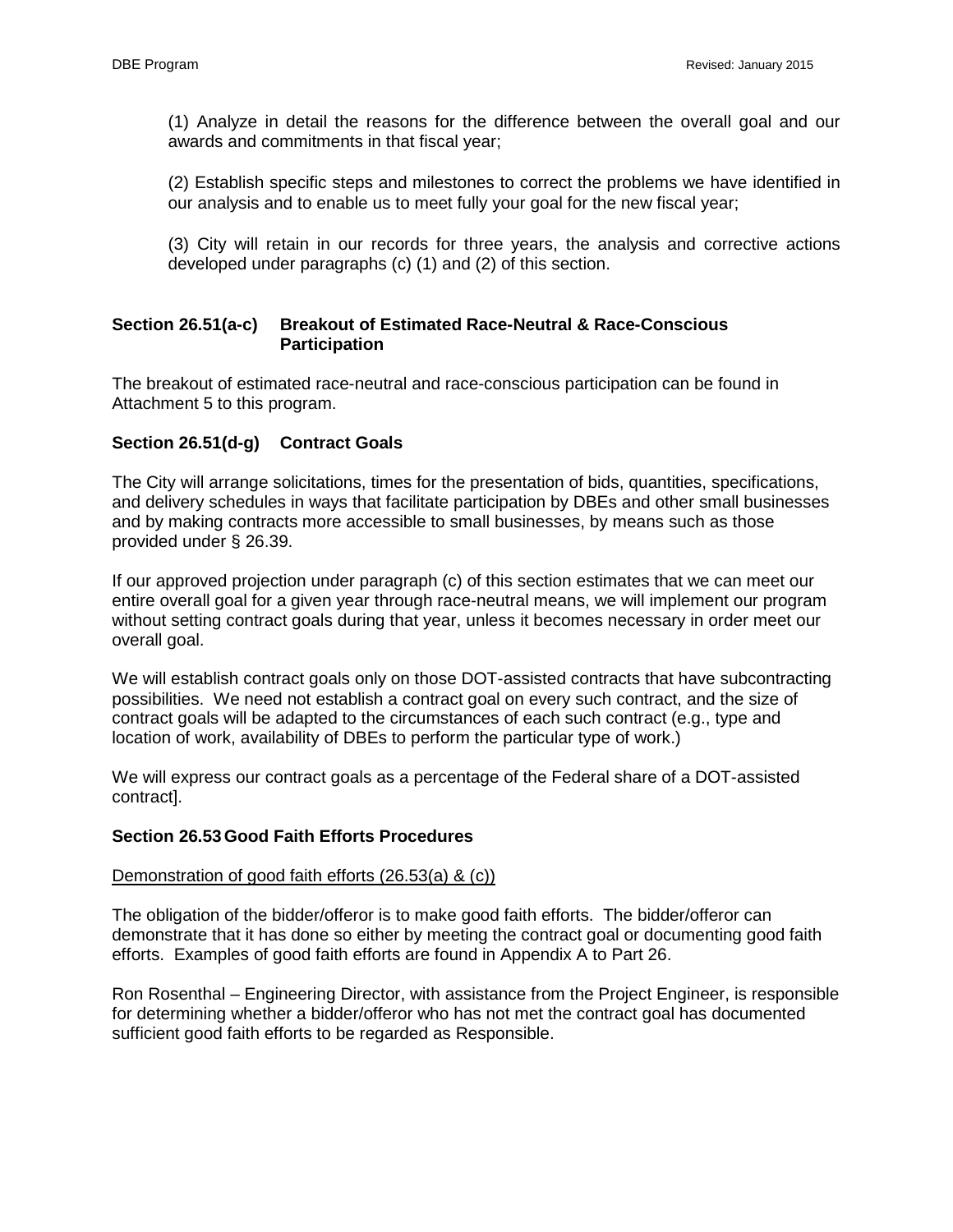We will ensure that all information is complete and accurate and adequately documents the bidder/offeror's good faith efforts before we commit to the performance of the contract by the bidder/offeror.

### Information to be submitted (26.53(b))

The City treats bidder/offers' compliance with good faith efforts' requirements as a matter of responsibility.

Responsibility- Each solicitation for which a contract goal has been established will require the bidders/offerors to submit the following information within 3 business days of being notified that they are the successful bidders, but before the contract is executed:

- 1. The names and addresses of DBE firms that will participate in the contract;
- 2. A description of the work that each DBE will perform;
- 3. The dollar amount of the participation of each DBE firm participating;
- 4. Written and signed documentation of commitment to use a DBE subcontractor whose participation it submits to meet a contract goal;
- 5. Written and signed confirmation from the DBE that it is participating in the contract as provided in the prime contractors commitment and
- 6. If the contract goal is not met, evidence of good faith efforts.

### Administrative reconsideration (26.53(d))

Within 5 business days of being informed by the City that it is not responsible because it has not documented sufficient good faith efforts, a bidder/offeror may request administrative reconsideration. Bidder/offerors should make this request in writing to the following reconsideration official: State of Minnesota Department of Transportation, Office of EEO, 395 John Ireland Blvd., St. Paul, MN 55155. The reconsideration official will not have played any role in the original determination that the bidder/offeror did not document sufficient good faith efforts.

As part of this reconsideration, the bidder/offeror will have the opportunity to provide written documentation or argument concerning the issue of whether it met the goal or made adequate good faith efforts to do so. The bidder/offeror will have the opportunity to meet in person with our reconsideration official to discuss the issue of whether it met the goal or made adequate good faith efforts to do. We will send the bidder/offeror a written decision on reconsideration, explaining the basis for finding that the bidder did or did not meet the goal or make adequate good faith efforts to do so. The result of the reconsideration process is not administratively appealable to the Department of Transportation.

### Good Faith Efforts when a DBE is replaced on a contract (26.53(f))

The City will require a contractor to make good faith efforts to replace a DBE that is terminated or has otherwise failed to complete its work on a contract with another certified DBE, to the extent needed to meet the contract goal. We will require the prime contractor to notify the DBE Liaison officer immediately of the DBE's inability or unwillingness to perform and provide reasonable documentation.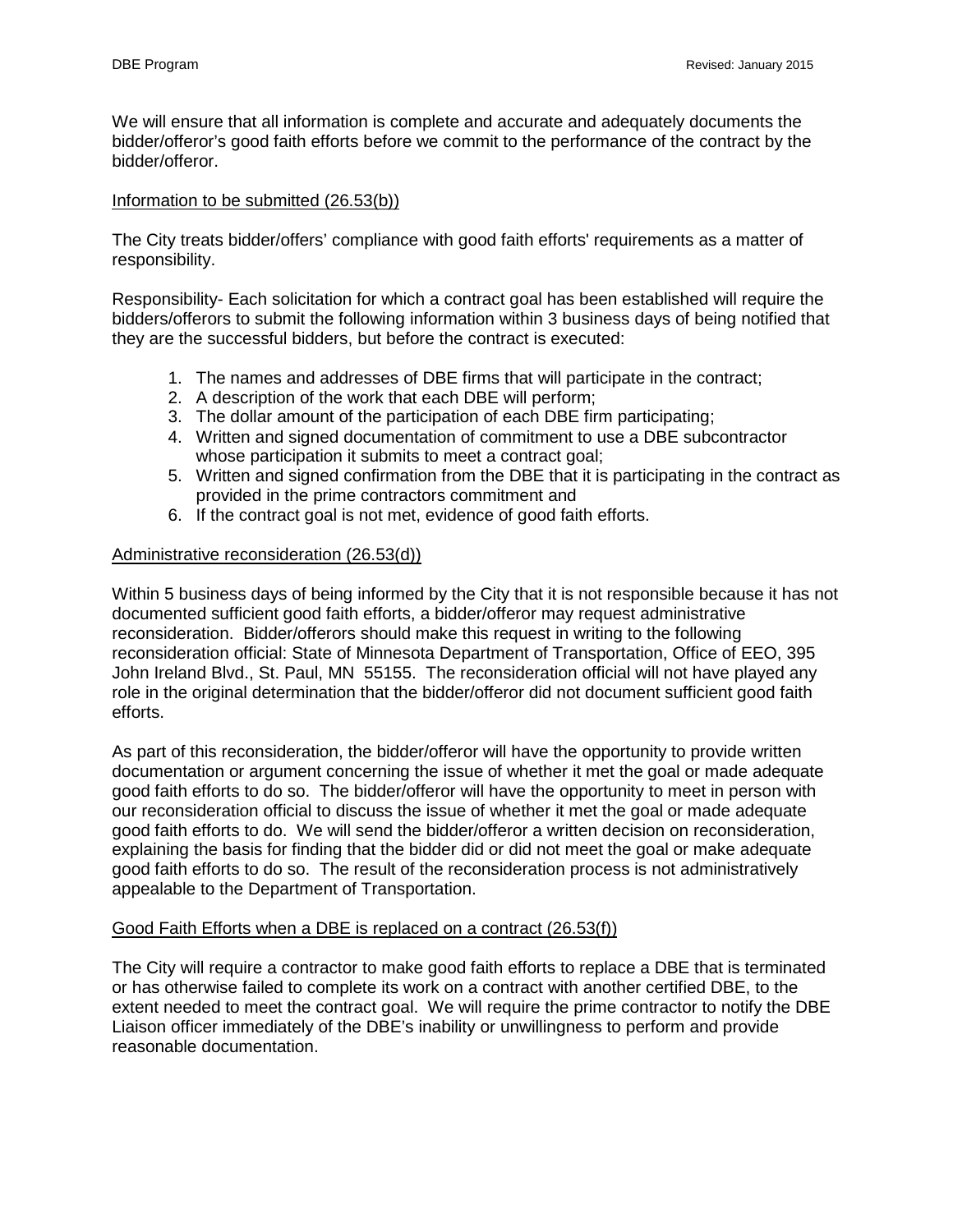In this situation, we will require the prime contractor to obtain our prior approval of the substitute DBE and to provide copies of new or amended subcontracts, or documentation of good faith efforts.

We will provide such written consent only if we agree, for reasons stated in our concurrence document, that the prime contractor has good cause to terminate the DBE firm. For purposes of this paragraph, good cause includes the following circumstances:

- (1) The listed DBE subcontractor fails or refuses to execute a written contract;
- (2) The listed DBE subcontractor fails or refuses to perform the work of its subcontract in a way consistent with normal industry standards. Provided however, that good cause does not exist if the failure or refusal of the DBE subcontractor to perform its work on the subcontract results from the bad faith or discriminatory action of the prime contractor;
- (3) The listed DBE subcontractor fails or refuses to meet the prime contractor's reasonable, non-discriminatory bond requirements.
- (4) The listed DBE subcontractor becomes bankrupt, insolvent, or exhibits credit unworthiness;
- (5) The listed DBE subcontractor is ineligible to work on public works projects because of suspension and debarment proceedings pursuant to 2 CFR Parts 180, 215 and 1,200 or applicable state law;
- (6) We have determined that the listed DBE subcontractor is not a responsible contractor;
- (7) The listed DBE subcontractor voluntarily withdraws from the project and provides to us written notice of its withdrawal;
- (8) The listed DBE is ineligible to receive DBE credit for the type of work required;
- (9) A DBE owner dies or becomes disabled with the result that the listed DBE contractor is unable to complete its work on the contract;
- (10) Other documented good cause that we have determined compels the termination of the DBE subcontractor. Provided, that good cause does not exist if the prime contractor seeks to terminate a DBE it relied upon to obtain the contract so that the prime contractor can self-perform the work for which the DBE contractor was engaged or so that the prime contractor can substitute another DBE or non-DBE contractor after contract award.

Before transmitting to us its request to terminate and/or substitute a DBE subcontractor, the prime contractor must give notice in writing to the DBE subcontractor, with a copy to us, of its intent to request to terminate and/or substitute, and the reason for the request.

The prime contractor must give the DBE five days to respond to the prime contractor's notice and advise us and the contractor of the reasons, if any, why it objects to the proposed termination of its subcontract and why we should not approve the prime contractor's action. If required in a particular case as a matter of public necessity (*e.g.,* safety), we may provide a response period shorter than five days.

In addition to post-award terminations, the provisions of this section apply to pre-award deletions of or substitutions for DBE firms put forward by offerors in negotiated procurements.

If the contractor fails or refuses to comply in the time specified, our contracting office will issue an order stopping all or part of payment/work until satisfactory action has been taken. If the contractor still fails to comply, the contracting officer may issue a termination for default proceeding.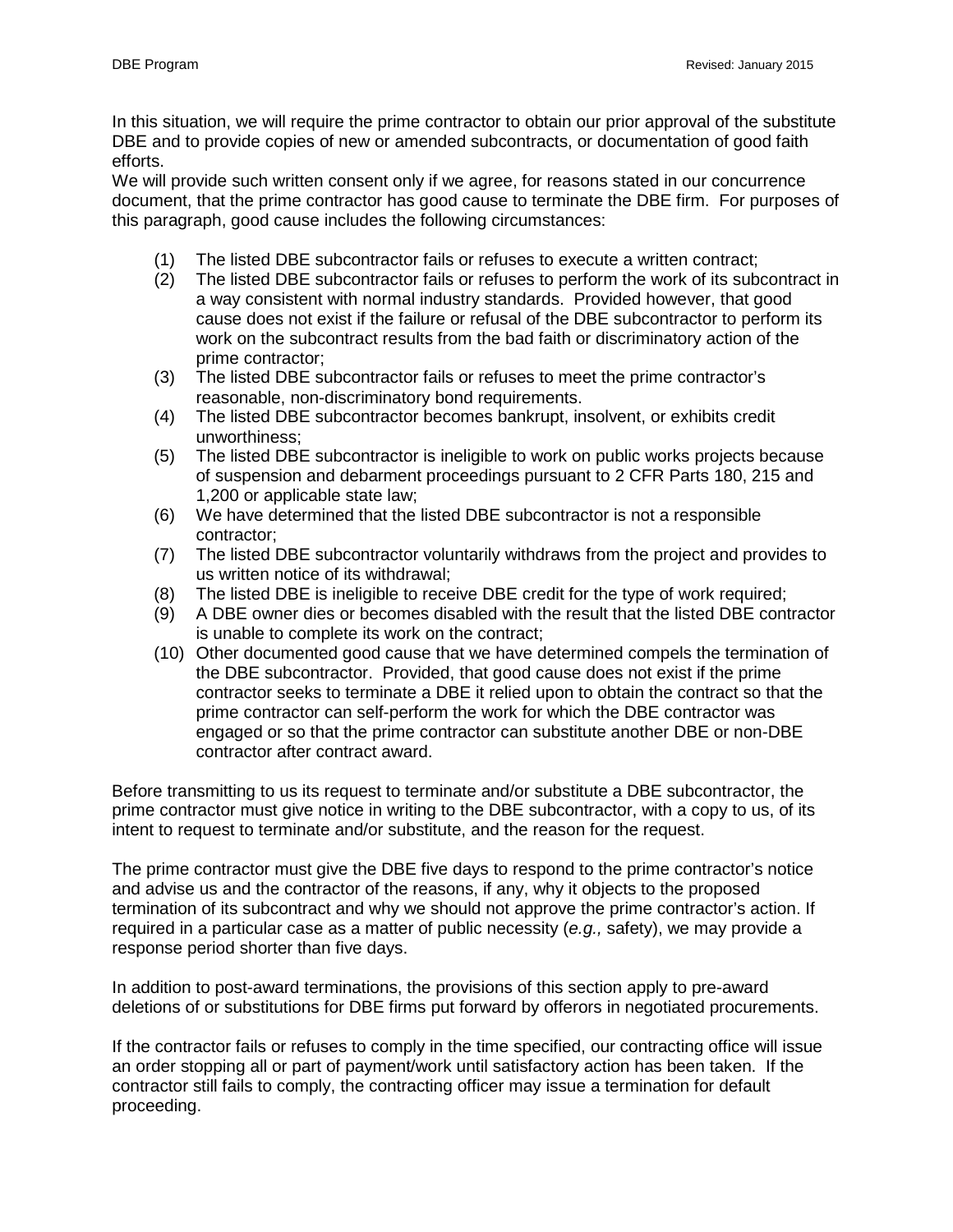### Sample Bid Specification:

The requirements of 49 CFR Part 26, Regulations of the U.S. Department of Transportation, apply to this contract. It is the policy of the City to practice nondiscrimination based on race, color, sex, or national origin in the award or performance of this contract. All firms qualifying under this solicitation are encouraged to submit bids/proposals. Award of this contract will be conditioned upon satisfying the requirements of this bid specification. These requirements apply to all bidders/offerors, including those who qualify as a DBE. A DBE contract goal of xx percent has been established for this contract. The bidder/offeror shall make good faith efforts, as defined in Appendix A, 49 CFR Part 26 (attachment 1), to meet the contract goal for DBE participation in the performance of this contract.

The bidder/offeror will be required to submit the following information: (1) the names and addresses of DBE firms that will participate in the contract; (2) a description of the work that each DBE firm will perform; (3) the dollar amount of the participation of each DBE firm participating; (4) Written documentation of the bidder/offeror's commitment to use a DBE subcontractor whose participation it submits to meet the contract goal; (5) Written confirmation from the DBE that it is participating in the contract as provided in the commitment made under (4); and (6) if the contract goal is not met, evidence of good faith efforts.

# **Section 26.55Counting DBE Participation**

We will count DBE participation toward overall and contract goals as provided in 49 CFR 26.55. We will not count the participation of a DBE subcontract toward a contractor's final compliance with its DBE obligations on a contract until the amount being counted has actually been paid to the DBE.

# **SUBPART D – CERTIFICATION STANDARDS**

# **Section 26.61 – 26.73 Certification Process**

The City will rely on the State of Minnesota to develop and implement the certification standards of Subpart D of Part 26 and the certification procedures of Subpart E of Part 26 to determine the eligibility of firms to participate as DBE's in DOT-assisted contracts. To be certified as a DBE, a firm must meet all certification eligibility standards. The State of Minnesota will make certification decisions based on the facts as a whole.

For information about the certification process or to apply for certification, firms should contact: [http://mnucp.org/DBE\\_Applicants.html](http://mnucp.org/DBE_Applicants.html)

The certification application forms and documentation requirements are found online at: [http://mnucp.org/DBE\\_Applicants.html](http://mnucp.org/DBE_Applicants.html)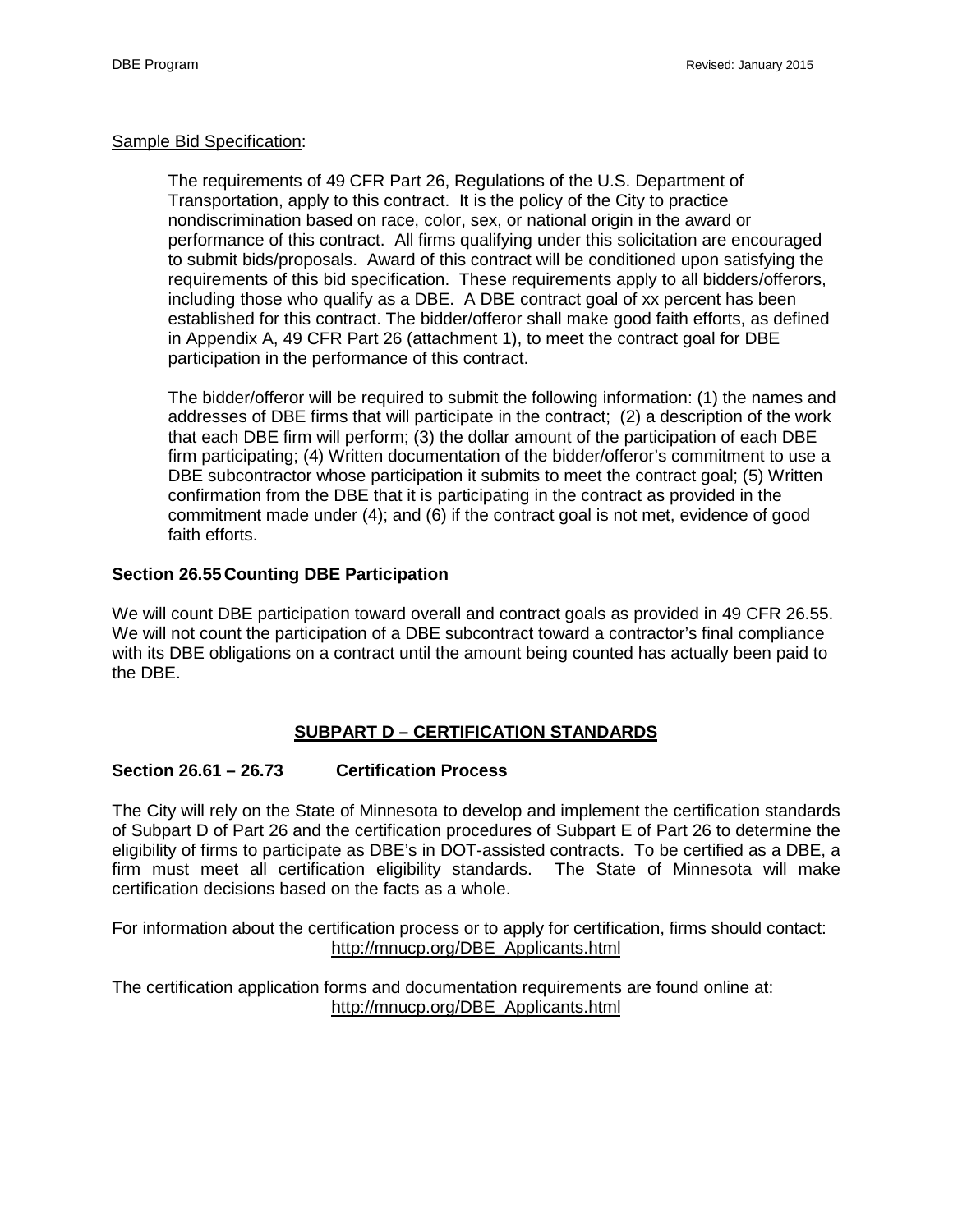# **SUBPART E – CERTIFICATION PROCEDURES**

### **Section 26.81Unified Certification Programs**

The City is the member of a Unified Certification Program (UCP) administered by the State of Minnesota. The UCP will meet all of the requirements of this section.

# **SUBPART F – COMPLIANCE AND ENFORCEMENT**

## **Section 26.109 Information, Confidentiality, Cooperation**

We will safeguard from disclosure to third parties information that may reasonably be regarded as confidential business information, consistent with Federal, state, and local law.

Notwithstanding any provision of Federal or state law, we will not release any information that may reasonably be construed as confidential business information to any third party without the written consent of the firm that submitted the information. This includes applications for DBE certification and supporting information. However, we will must transmit this information to DOT in any certification appeal proceeding under § 26.89 of this part or to any other state to which the individual's firm has applied for certification under § 26.85 of this part.

### Monitoring Payments to DBEs

We will require prime contractors to maintain records and documents of payments to DBEs for three years following the performance of the contract. These records will be made available for inspection upon request by any authorized representative of the City or DOT. This reporting requirement also extends to any certified DBE subcontractor.

We will perform interim audits of contract payments to DBEs. The audit will review payments to DBE subcontractors to ensure that the actual amount paid to DBE subcontractors equals or exceeds the dollar amounts stated in the schedule of DBE participation.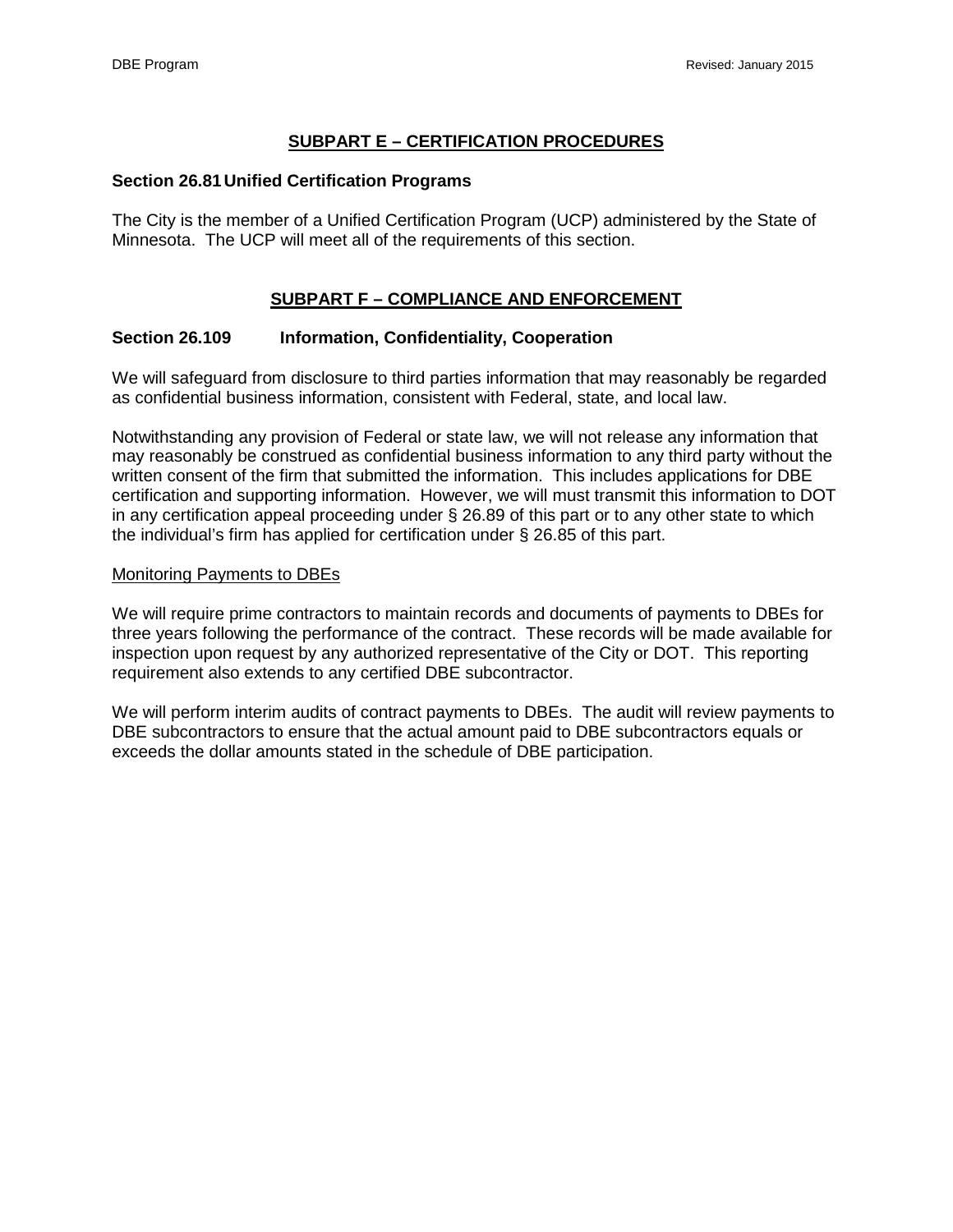- Attachment 1 Regulations: 49 CFR Part 26
- Attachment 2 Organizational Chart
- Attachment 3 Bidder's List Collection Form
- Attachment 4 Link to DBE Directory
- Attachment 5 Overall Goal Calculations
- Attachment 6 Demonstration of Good Faith Efforts or Good Faith Effort Plan Form 1 & 2
- Attachment 7 DBE Monitoring and Enforcement Mechanisms
- Attachment 8 DBE Certification Application Form
- Attachment 9 State's UCP Agreement
- Attachment 10 Small Business Element Program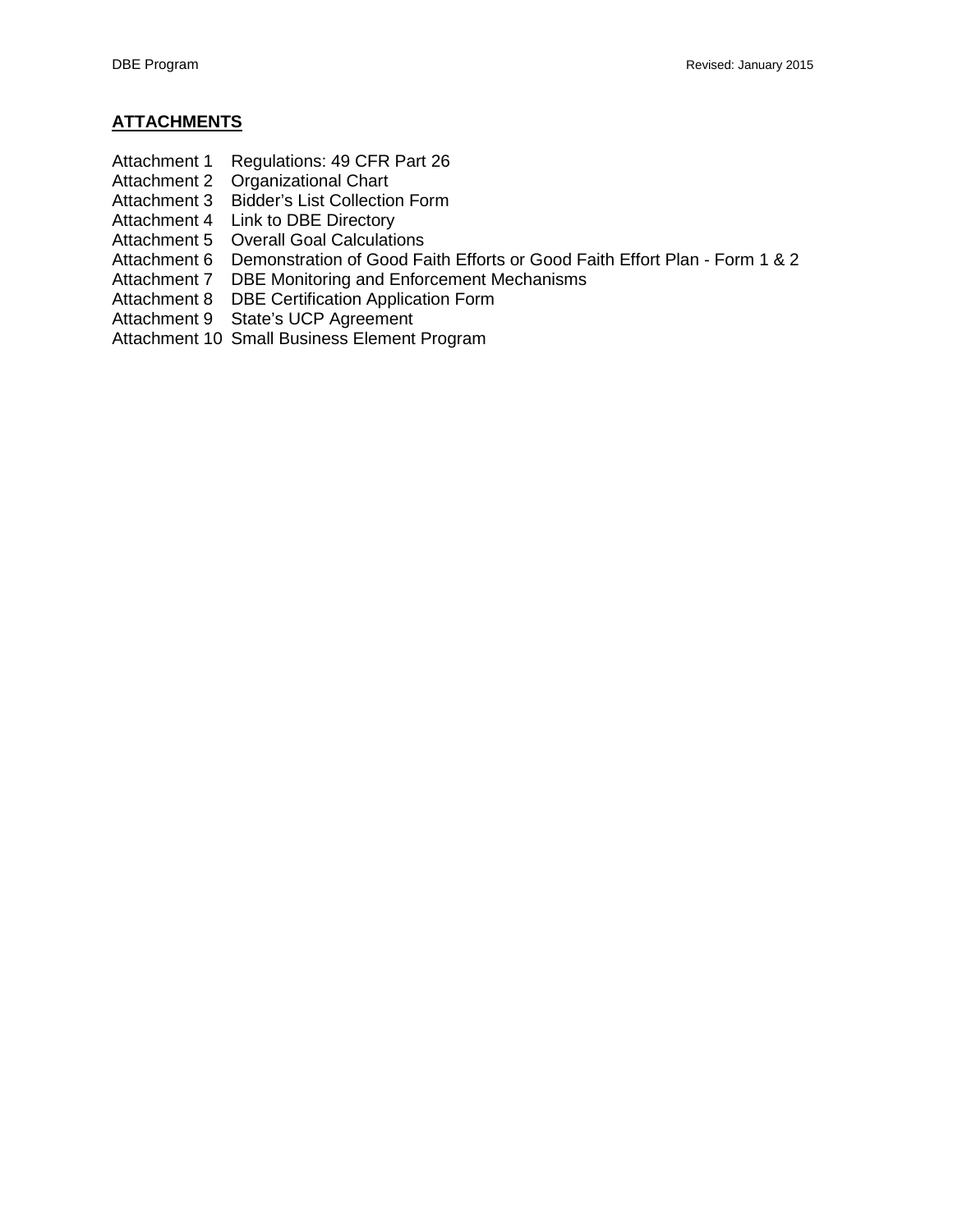Regulations: 49 CFR Part 26 can be accessed at:

[http://www.ecfr.gov/cgi-bin/text-idx?c=ecfr&tpl=/ecfrbrowse/Title49/49cfr26\\_main\\_02.tpl](http://www.ecfr.gov/cgi-bin/text-idx?c=ecfr&tpl=/ecfrbrowse/Title49/49cfr26_main_02.tpl)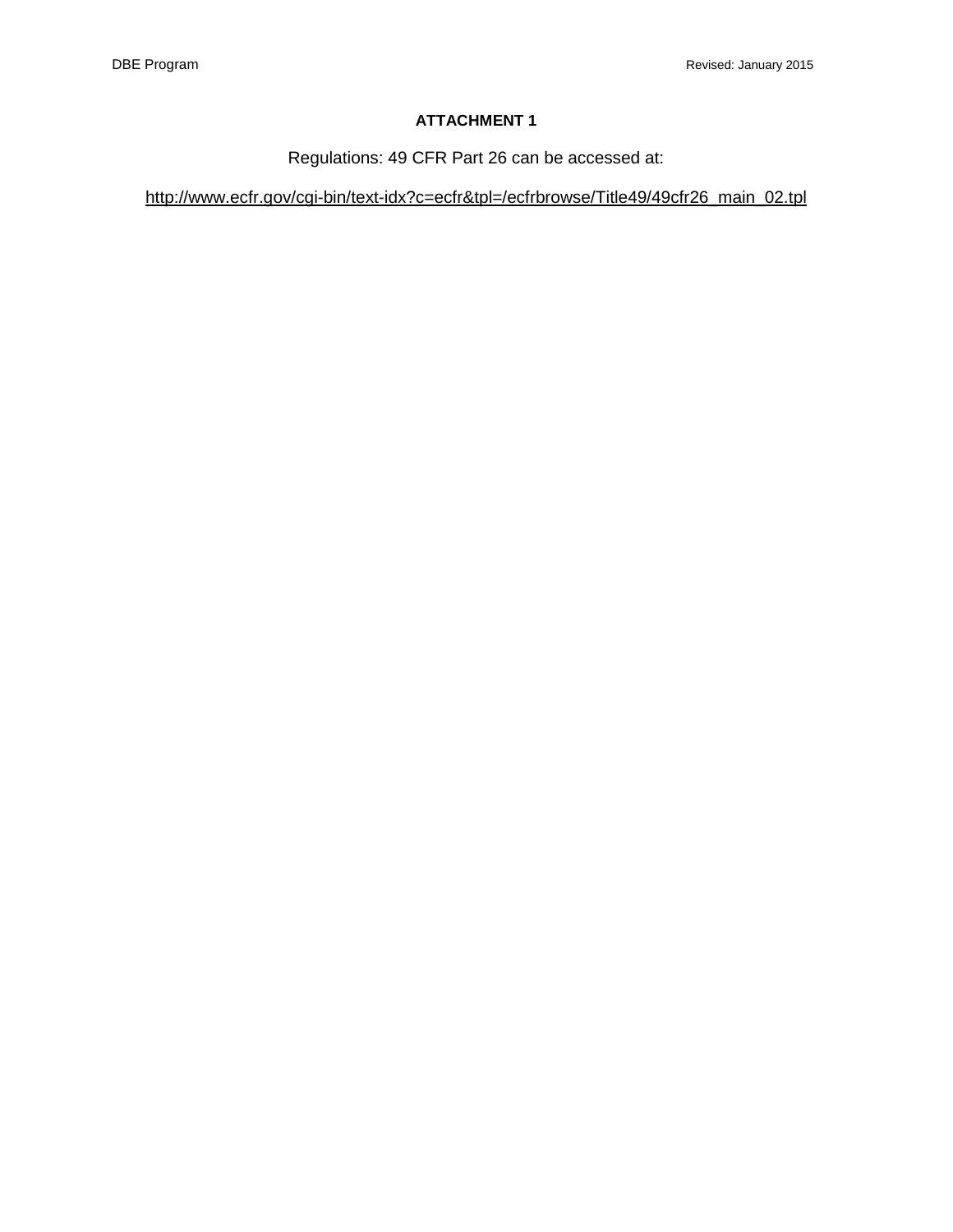# Organizational Chart

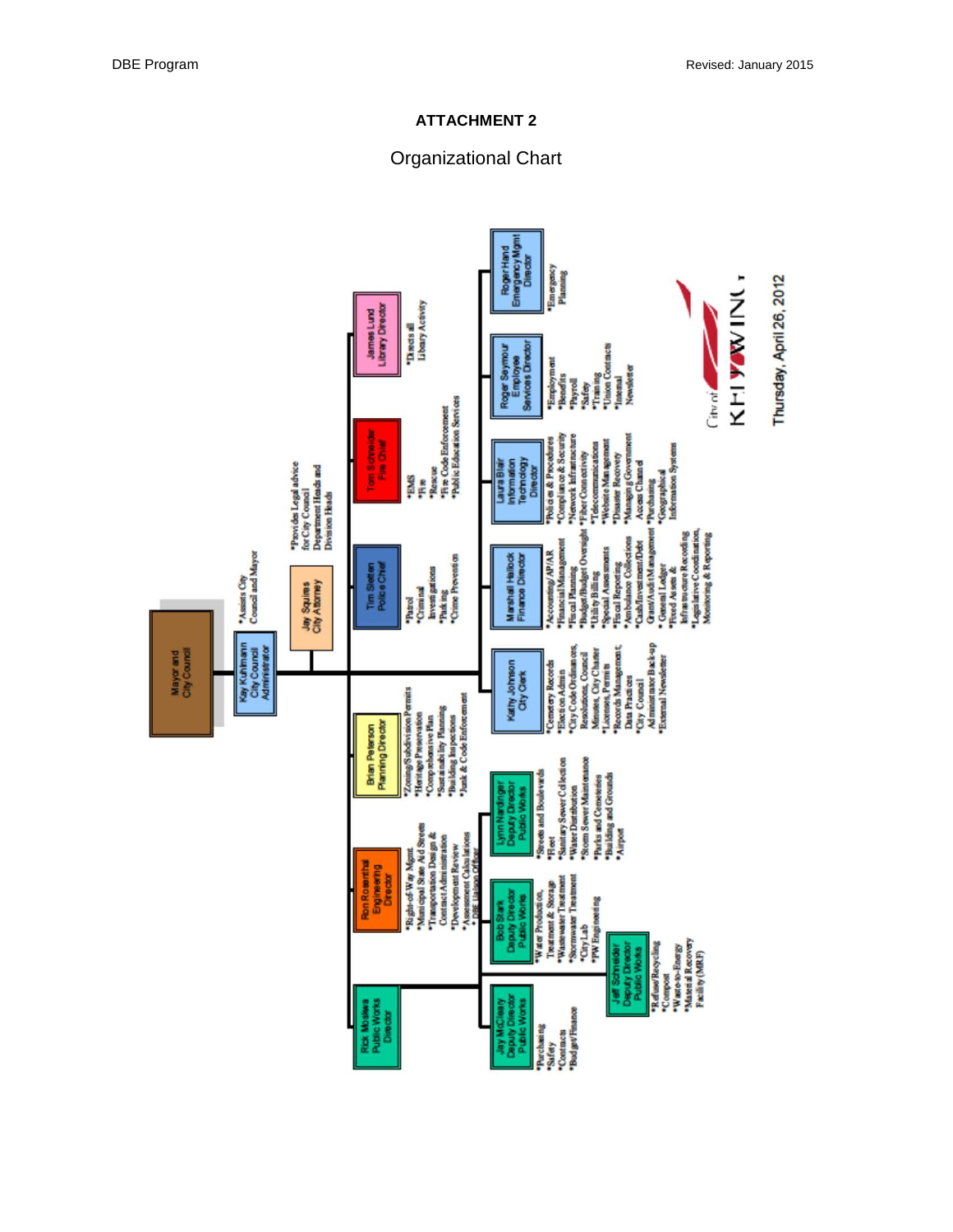Bidder's List Collection Form

#### **BIDDERS LIST FORM**

| Please provide the following data:                                              |  |                |  |
|---------------------------------------------------------------------------------|--|----------------|--|
|                                                                                 |  |                |  |
| <b>Business Address:</b>                                                        |  |                |  |
| <b>Street</b>                                                                   |  | City State Zip |  |
|                                                                                 |  |                |  |
|                                                                                 |  |                |  |
|                                                                                 |  |                |  |
|                                                                                 |  |                |  |
| Is this business certified as a Disadvantaged Business Enterprise? a. Yes b. No |  |                |  |

Business Annual Gross Receipts:

a. Less than \$500,000 b. \$500,000 to \$1,000,000 c. \$1,000,000 to \$2,000,000 d. \$2,000,000 to \$5,000,000 e. Over \$5,000,000

Age of Business: \_\_\_\_\_\_\_ Years \_\_\_\_\_\_\_ Months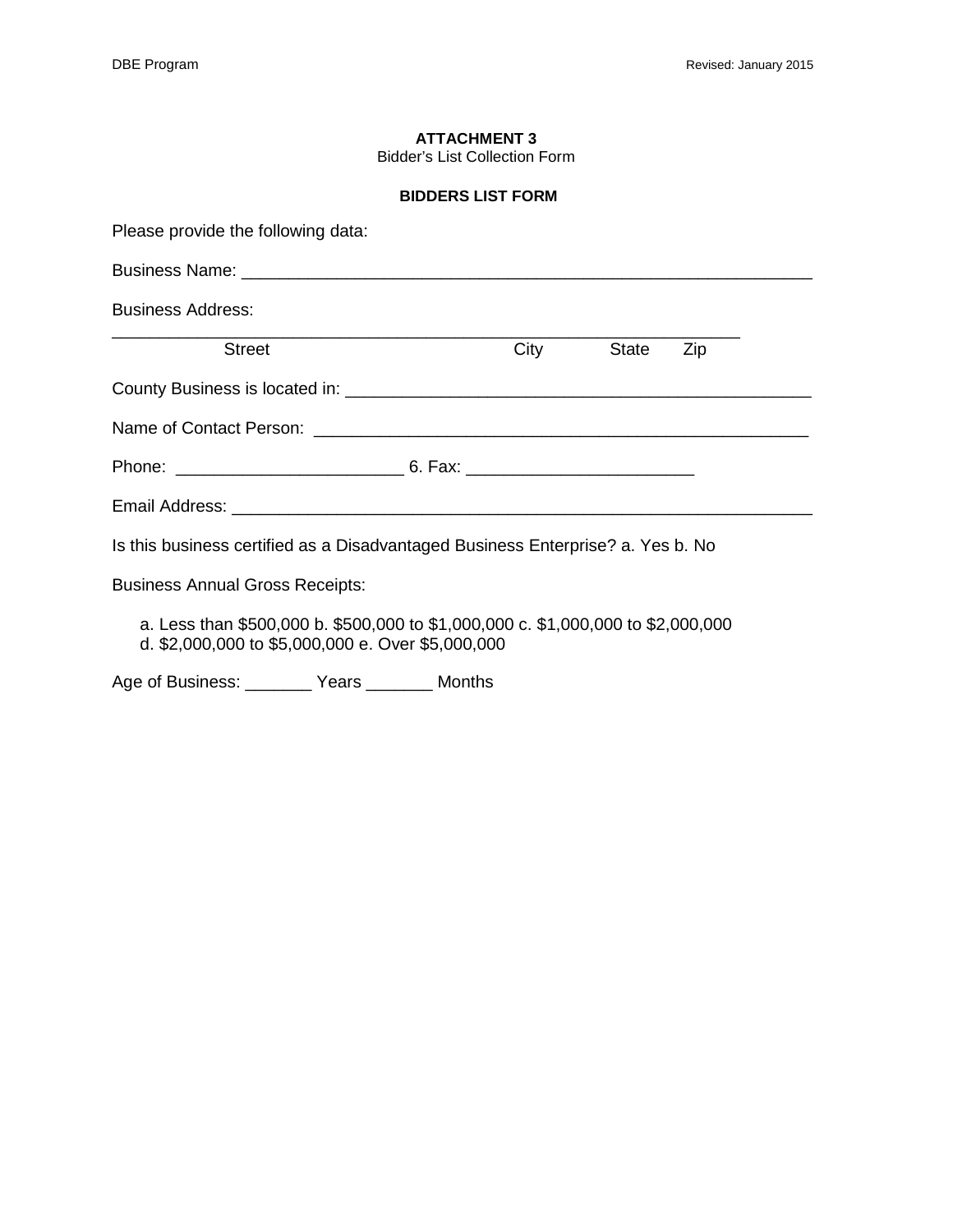State of Minnesota DBE Directory can be found at:

http://mnucp.metc.state.mn.us/Default.aspx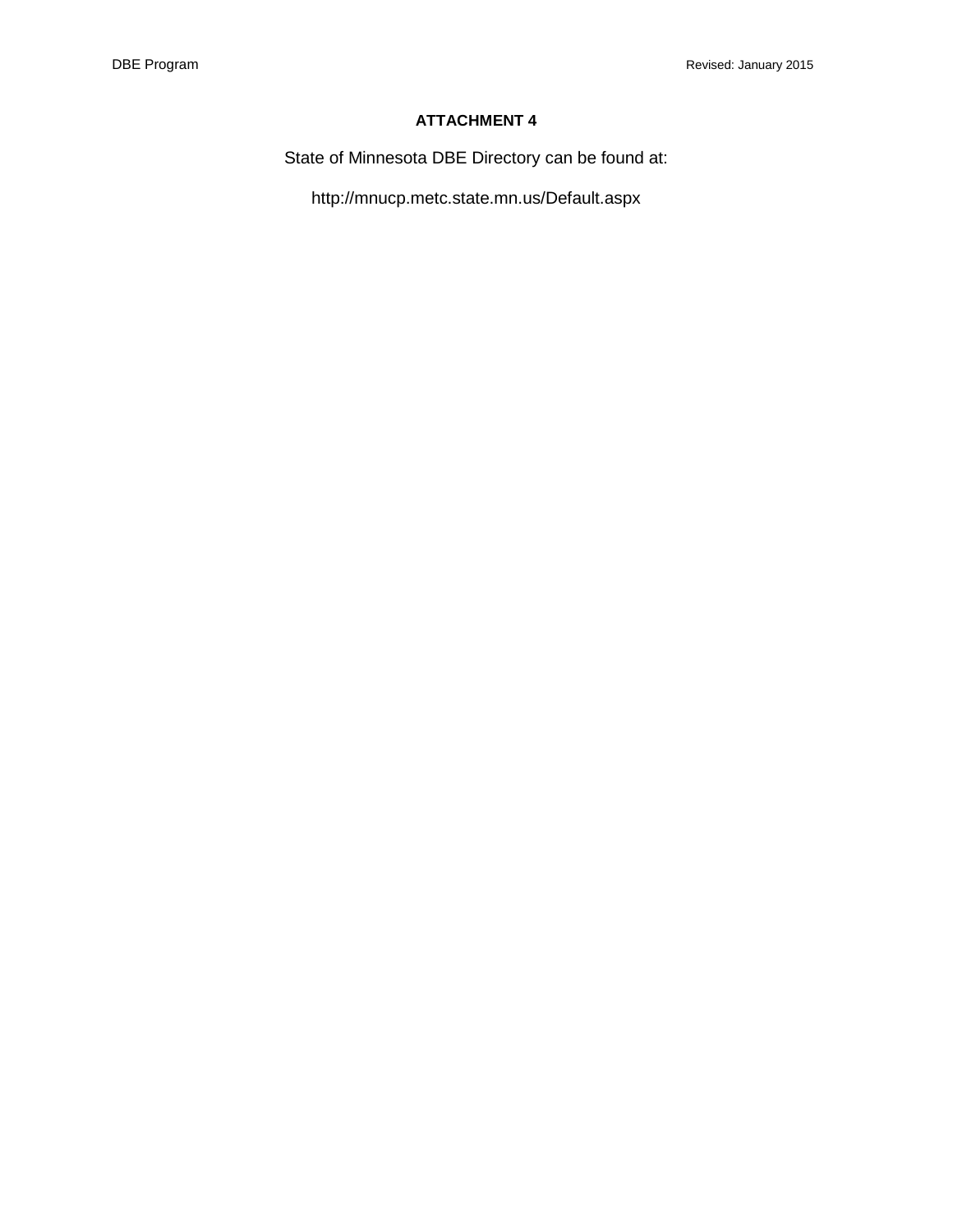#### Section 26.45: Overall DBE Three-Year Goal Methodology

**Name of Recipient**: The City of Red Wing (Red Wing Regional Airport)

**Goal Period**: FY 2014-2015-2016 – October 1, 2013 through September 30, 2016

| DOT-assisted contract amount: | FY-2014 | \$0.       |
|-------------------------------|---------|------------|
|                               | FY-2015 | \$414.000. |
|                               | FY-2016 | \$0.       |

**Total \$414,000.** 

**Overall Three-Year Goal**: 4.0%, to be accomplished through 4.0% RC and 0.0% RN

**Total dollar amount to be expended on DBE's**: \$16,560.

**Describe the Number and Type of Projects that the airport anticipates awarding:**

Projects Fiscal Year #1 No Projects.

Projects Fiscal Year #2 1. Reconstruction of Apron & Taxiway

Projects Fiscal Year #3 No Projects.

#### **Market Area**:

**Step 1. Analysis**: Actual relative availability of DBE's

Method: Use DBE Directory - http://mnucp.metc.state.mn.us/Default.aspx

and Census Bureau Data<http://www.census.gov/econ/cbp/index.html>

| <b>NAICS</b>           | Type of Work | Total DBE's | <b>Total All Firms</b> |  |  |  |
|------------------------|--------------|-------------|------------------------|--|--|--|
|                        |              |             |                        |  |  |  |
| See calculations below |              |             |                        |  |  |  |
|                        |              |             |                        |  |  |  |
| ™otal                  |              |             |                        |  |  |  |

Divide the total number of DBE's by the total number of All Firms = base figure for each project.

To determine the overall base figure for more than one project, add all the project percentages together.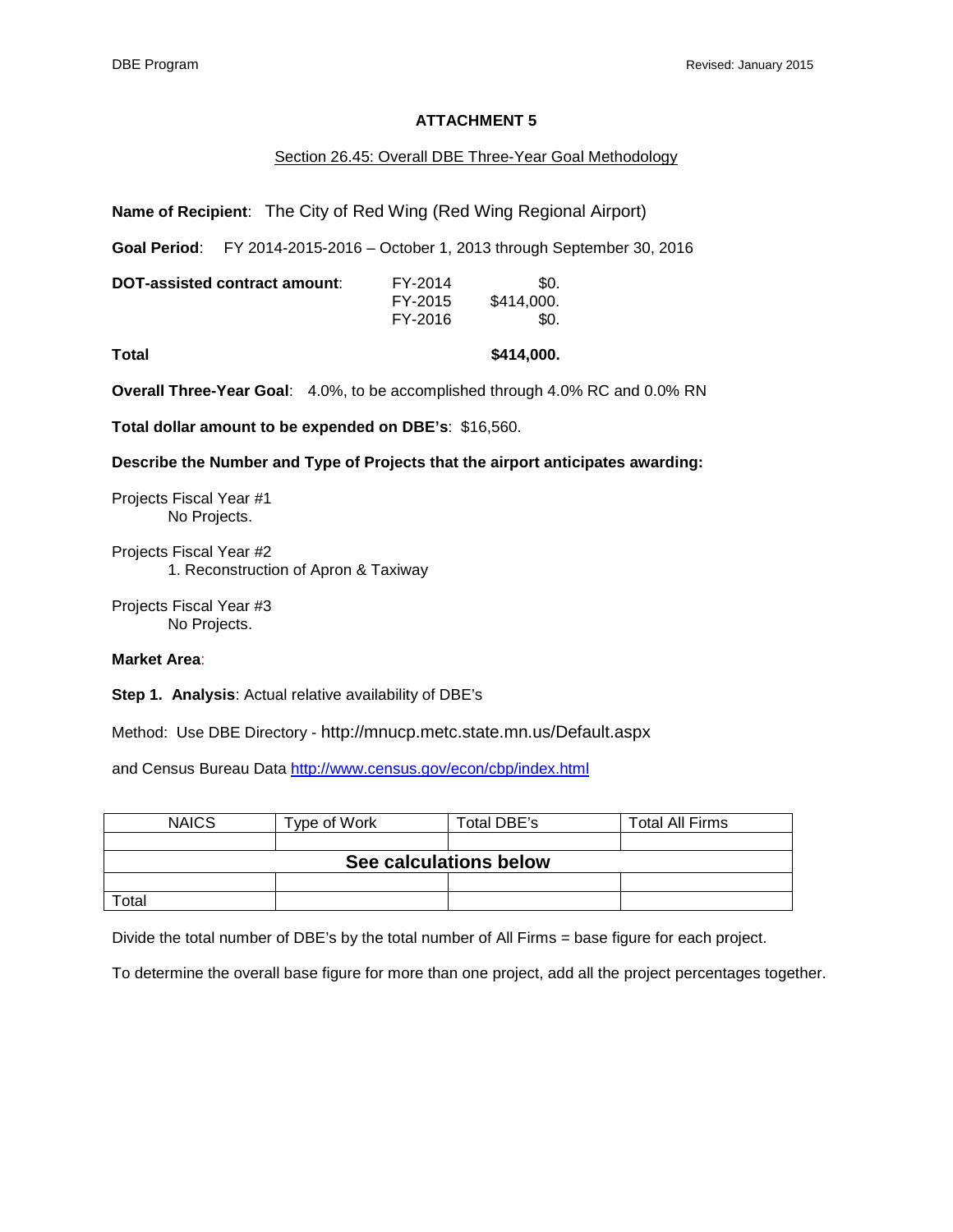### **Step 2. Analysis**: Adjustments to Step 1 base figure.

After calculating a base figure of the relative availability of DBEs, evidence was examined to determine what adjustment (if any) was needed to the base figure in order to arrive at the overall goal.

An examination of the anticipated projects for each fiscal year, the availability of the DBE firms by trade classification and the volume of work performed by DBE firms over previous years.

Fiscal Year #1

For FY-2014, we anticipate the award of the following:

|                 |                          |                          | ັ                |            |        | G         |                      |                         |
|-----------------|--------------------------|--------------------------|------------------|------------|--------|-----------|----------------------|-------------------------|
| Project<br>Name | <b>Trade Description</b> | <b>NAICS Description</b> | <b>NAIC</b><br>S | Trade (\$) | Census | Directory | DBE (%)<br>$(= G/F)$ | DBE $(\$)$<br>(= E x H) |
|                 |                          |                          |                  |            |        |           |                      |                         |
|                 |                          |                          |                  |            |        |           |                      |                         |
|                 |                          |                          |                  |            |        |           |                      |                         |
|                 |                          |                          |                  |            |        |           |                      |                         |
|                 | <b>Total Project</b>     |                          |                  |            |        |           |                      |                         |
|                 | Total FY-2014            |                          |                  |            |        |           |                      |                         |

#### Fiscal Year #2

For FY-2015, we anticipate the award of the following:

|                        |                          |                          |              |              |        | G                |                      |                             |
|------------------------|--------------------------|--------------------------|--------------|--------------|--------|------------------|----------------------|-----------------------------|
| Project<br><b>Name</b> | <b>Trade Description</b> | <b>NAICS Description</b> | <b>NAICS</b> | $Trace($ \$) | Census | <b>Directory</b> | DBE (%)<br>$(= G/F)$ | DBE(\$)<br>$(= E \times H)$ |
| Pavement               | Hwy. & Street Const.     | Hwy. & Street Const.     | 237310       | \$414,000.   | 304    | 12               | 4.0%                 | \$16,560.                   |
| Reconstr.              |                          |                          |              |              |        |                  |                      |                             |
|                        | <b>Total Project</b>     |                          |              |              |        |                  |                      |                             |
| Total FY-2015          |                          |                          | \$414,000.   |              |        |                  | \$16,560.            |                             |

Fiscal Year #3

For FY-2016, we anticipate the award of the following:

| Project<br>Name | <b>Trade Description</b> | <b>NAICS Description</b> | <b>NAICS</b> | Trade $(\$)$ | Census | <b>Directory</b> | DBE (%)<br>$(= G/F)$ | DBE $(\$)$<br>(= E x H) |
|-----------------|--------------------------|--------------------------|--------------|--------------|--------|------------------|----------------------|-------------------------|
|                 |                          |                          |              |              |        |                  |                      |                         |
|                 |                          |                          |              |              |        |                  |                      |                         |
|                 | <b>Total Project</b>     |                          |              |              |        |                  |                      |                         |
|                 | Total FY-2016            |                          |              |              |        |                  |                      |                         |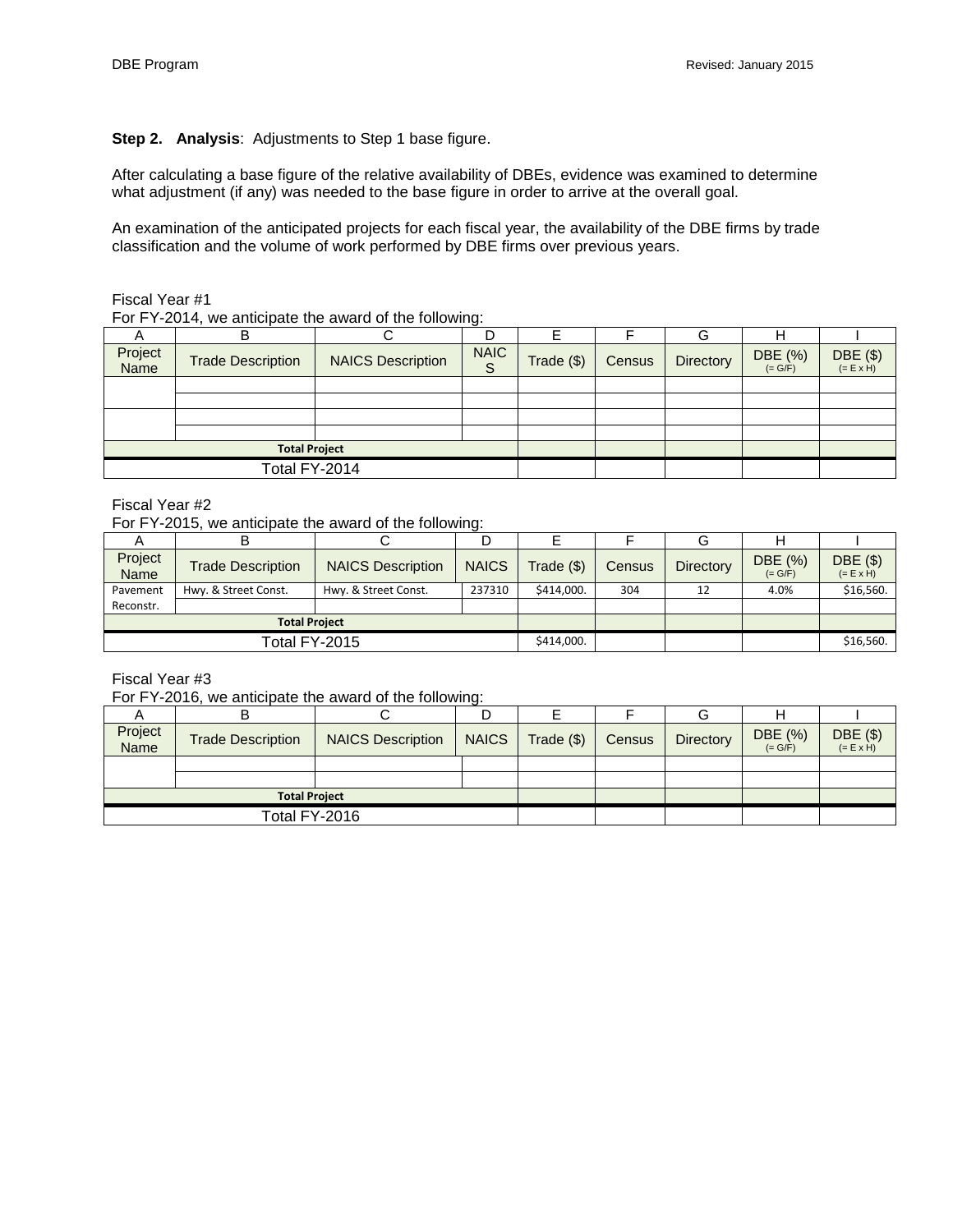#### **Past History Participation**

Other data used to determine the adjustment to the base figure was the median of historical DBE accomplishments.

The proposed Overall DBE Goals are as follows:

- Fiscal Year  $#1 0.0\%$
- Fiscal Year  $#2 4.0\%$
- Fiscal Year  $#3 0.0\%$

Our proposed overall three year goal will be based on DBE dollars divided by total Federal dollars.

There is no historical DBE data to reference to make an adjustment to the Step 1 base figure therefore, the City is adopting its Step 1 base figure as its overall goal for this three-year goal period.

# **Breakout of Estimated "Race and Gender Neutral" (RN) and "Race and Gender Conscious" (RC) Participation**.

26.51(b) (1-9)

The recipient will meet the maximum feasible portion of its overall goal by using RN means of facilitating DBE participation.

- 1. Arranging solicitations, times for the presentation of bids, quantities, specifications, and delivery schedules in ways that facilitates DBE, and other small businesses, participation;
- 2. Carrying out information and communications programs on contracting procedures and specific contract opportunities;
- 3. Ensuring distribution of DBE directory, through print and electronic means, to the widest feasible universe of potential prime contractors.

The recipient estimates that in meeting its overall goal 4.0%, it will obtain 0.0% from RN participation and 4.0% through RC measures.

This breakout is based on:

The City does not have a history of DBE participation on these types of projects or overachievement of goals to reference and expects to obtain its DBE participation through the use of DBE contract goals or a conscious effort to obtain DBE participation. Therefore, we are applying the entire goal of 4.0% to race-conscious participation.

The City will adjust the estimated breakout of RN and RC DBE participation as needed to reflect actual DBE participation (see Section 26.51(f)) and track and report RN and RC participation separately. For reporting purposes, RN DBE participation includes, but is not necessarily limited to, the following: DBE participation through a prime contract obtained through customary competitive procurement procedures; DBE participation through a subcontract on a prime contract that does not carry a DBE goal, DBE participation on a prime contract exceeding a contract goal and DBE participation through a subcontract from a prime contractor that did not consider a firm's DBE status in making the award.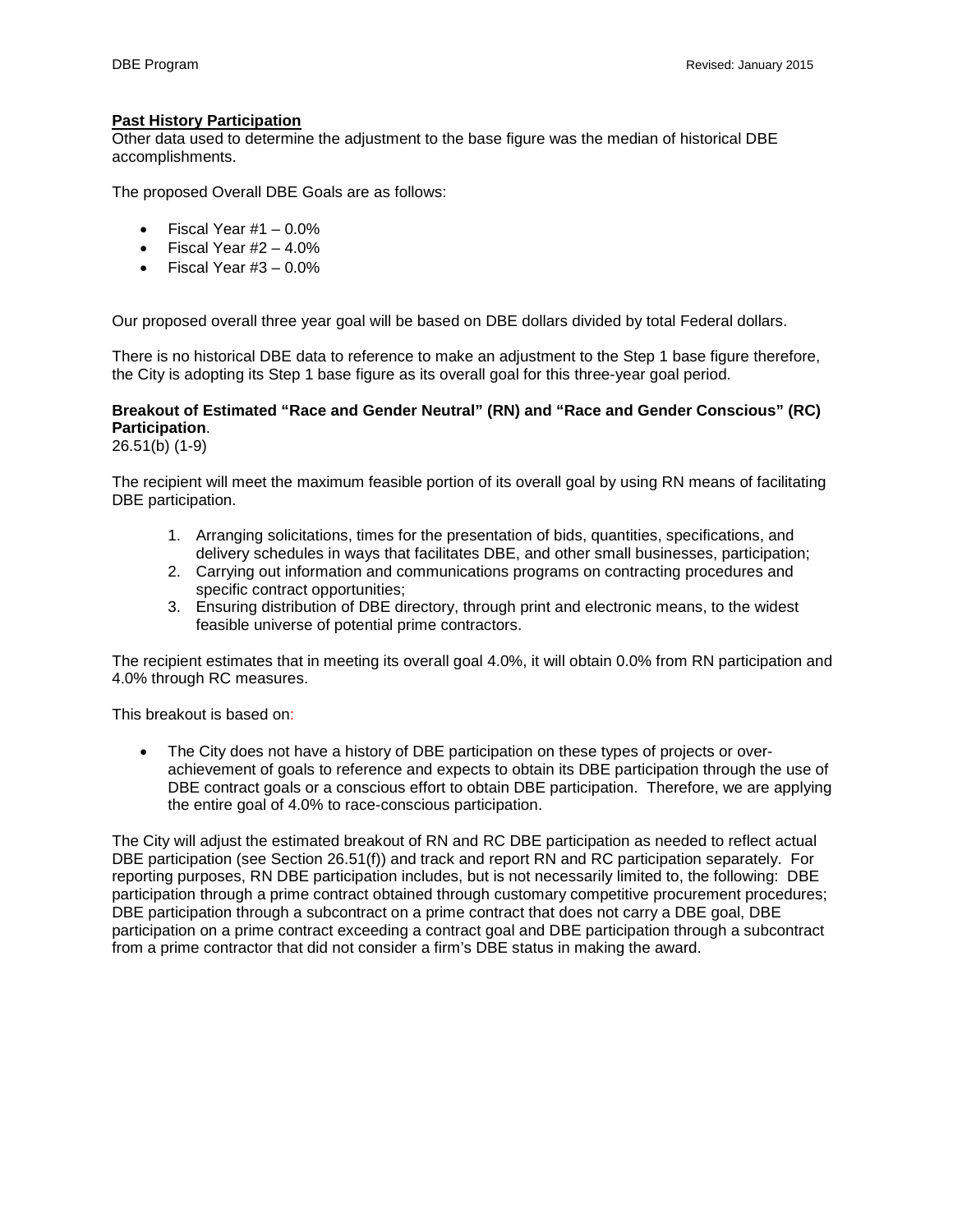#### PUBLIC PARTICIPATION

#### **Consultation**: Section 26.45(g)(1).

The City submits its overall DBE three-year goal to DOT on August 1 as required by the set schedule.

Before establishing the overall goal, the City will consult with the Red Wing Chamber of Commerce, MnDOT, State of Minnesota Minority Business Development Office, without limiting consultation to these persons or groups, to obtain information concerning the availability of disadvantaged and nondisadvantaged businesses, the effects of discrimination on opportunities for DBEs, and the City's efforts to establish a level playing field for the participation of DBEs. Due to the location of the airport, face to face meetings are not always feasible. The City with consult with the Chamber of Commerce and will reach out to other organizations to gather input.

Following the consultation, we will publish a notice in the Republican Eagle of the proposed overall goal, informing the public that the proposed goal and its rationale are available for inspection during normal business hours at the city administration building for 30 days following the date of the notice, and informing the public that the City and DOT will accept comments on the goals for 45 days from the date of the notice.

Our overall goal submission to DOT will include a summary of information and comments received during this public participation process and our responses, if any.

#### **Contract Goals**

The City will use contract goals to meet any portion of the overall goal that the recipient does not project being able to meet using RN means. Contract goals are established so that, over the period to which the overall goal applies, they will cumulatively result in meeting any portion of the recipient's overall goal that is not projected to be met through the use of RN means.

The City will establish contract goals only on those DOT-assisted contracts that have subcontracting possibilities. It need not establish a contract goal on every such contract, and the size of the contract goals will be adapted to the circumstances of each such contract (e.g., type and location of work and availability of DBE's to perform the particular type of work).

We will express our contract goals as a percentage of the Federal share of a DOT-assisted contract.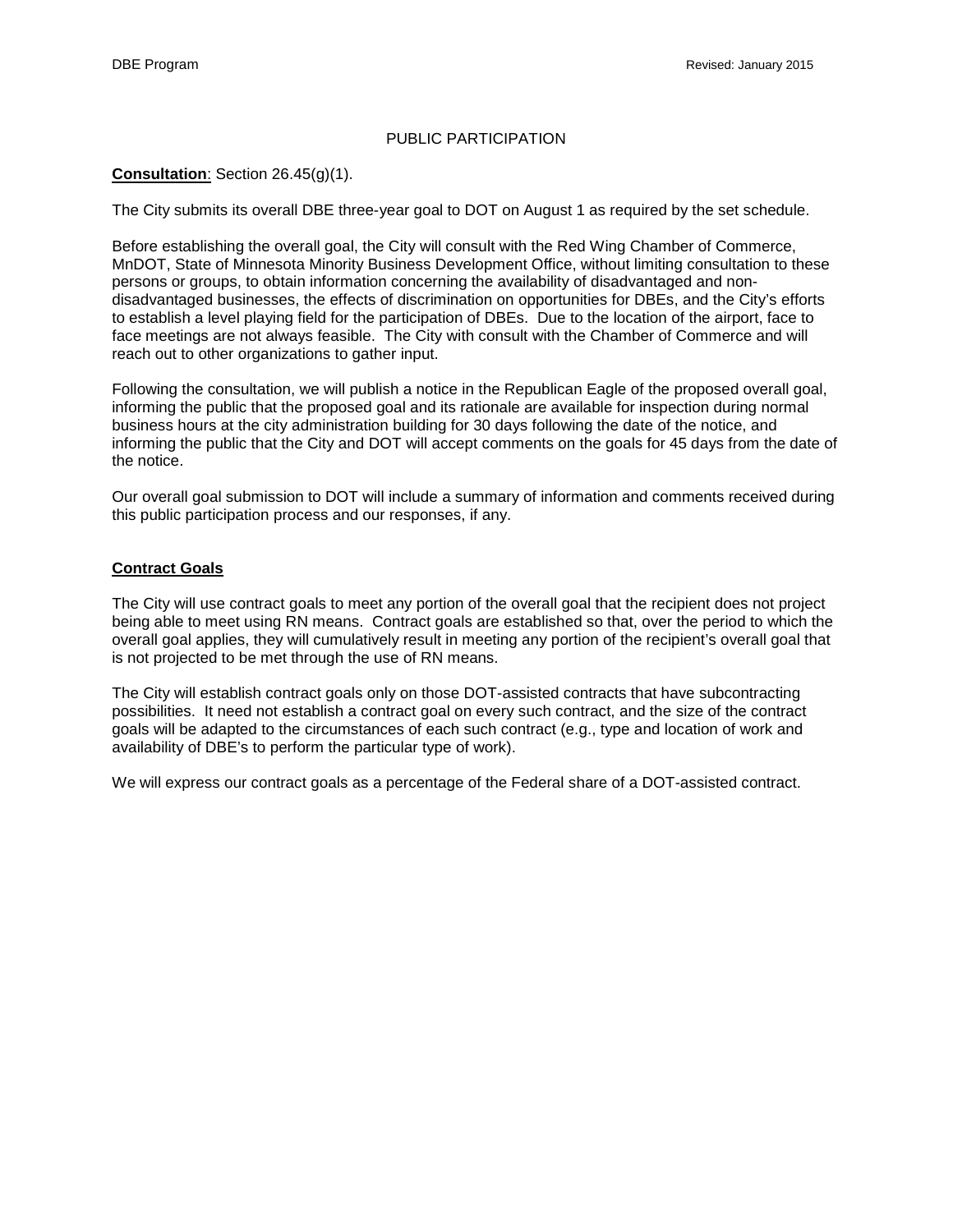#### **Demonstration of Good Faith Efforts - Forms 1 & 2**

[*Forms 1 and 2 should be provided as part of the solicitation documents*.]

#### **FORM 1: DISADVANTAGED BUSINESS ENTERPRISE (DBE) UTILIZATION**

The undersigned bidder/offeror has satisfied the requirements of the bid specification in the following manner (please check the appropriate space):

\_\_\_\_\_ The bidder/offeror is committed to a minimum of \_\_\_\_ % DBE utilization on this contract.

\_\_\_\_\_ The bidder/offeror (if unable to meet the DBE goal of \_\_\_\_%) is committed to a minimum of \_\_\_\_% DBE utilization on this contract and should submit documentation demonstrating good faith efforts.

Name of bidder/offeror's firm: \_\_\_\_\_\_\_\_\_\_\_\_\_\_\_\_\_\_\_\_\_\_\_\_\_\_\_\_\_\_\_\_\_\_\_\_\_\_

State Registration No. \_\_\_\_\_\_\_\_\_\_\_\_\_\_\_\_\_\_\_\_

By \_\_\_\_\_\_\_\_\_\_\_\_\_\_\_\_\_\_\_\_\_\_\_\_\_\_\_\_\_\_\_\_\_\_\_ \_\_\_\_\_\_\_\_\_\_\_\_\_\_\_\_\_\_\_\_\_\_

(Signature) Title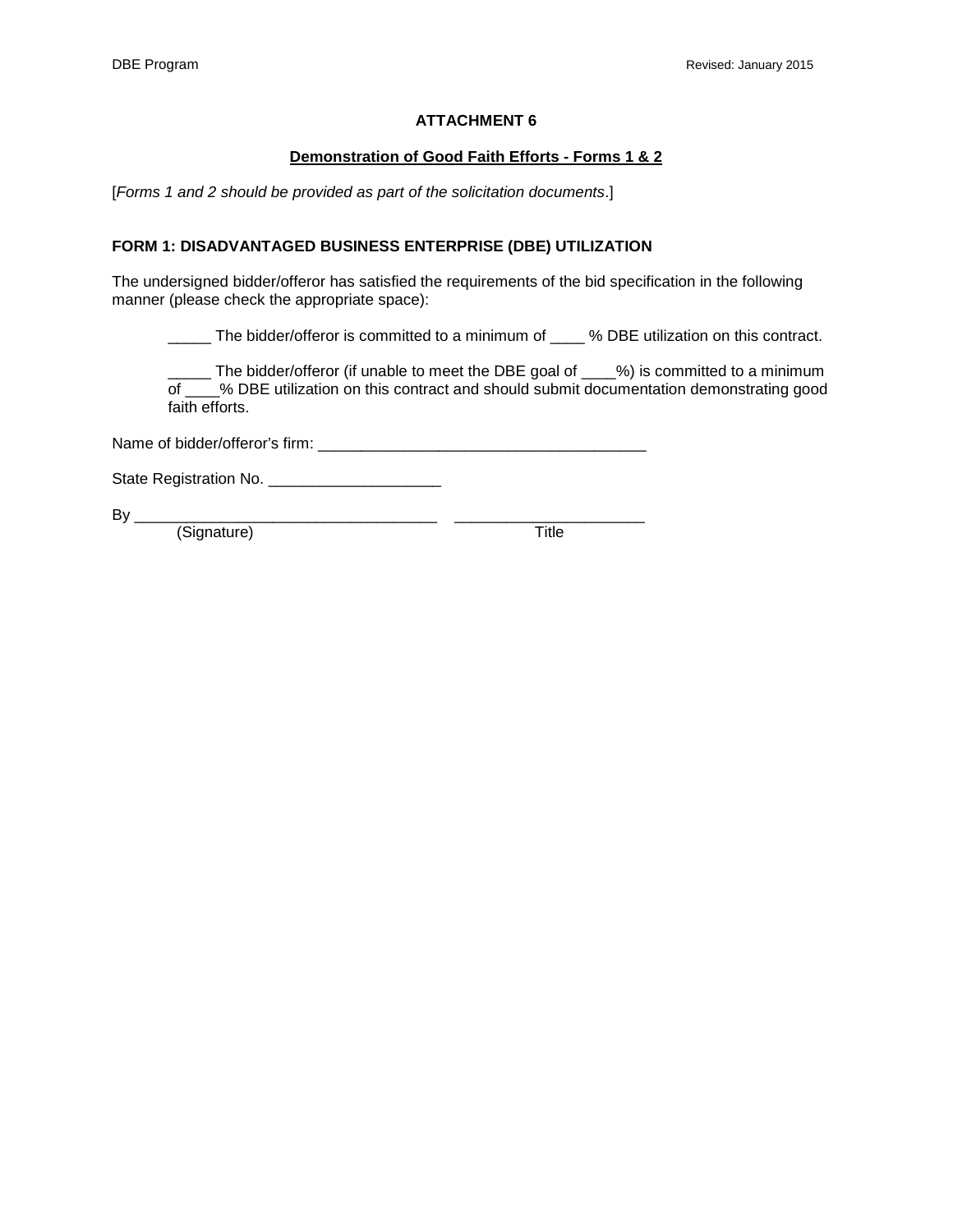# **FORM 2: LETTER OF INTENT**

| Telephone: ____________________                  |  |  |
|--------------------------------------------------|--|--|
| Description of work to be performed by DBE firm: |  |  |
|                                                  |  |  |
|                                                  |  |  |
|                                                  |  |  |
|                                                  |  |  |
|                                                  |  |  |

The bidder/offeror is committed to utilizing the above-named DBE firm for the work described above. The estimated dollar value of this work is \$

#### **Affirmation**

The above-named DBE firm affirms that it will perform the portion of the contract for the estimated dollar value as stated above and that the firm is DBE certified to perform the specific trades.

(Signature)

By \_\_\_\_\_\_\_\_\_\_\_\_\_\_\_\_\_\_\_\_\_\_\_\_\_\_\_\_\_\_ Date: \_\_\_\_\_\_\_\_\_\_\_\_\_\_\_\_\_\_\_\_\_\_\_\_\_

(Title)

**If the bidder/offeror does not receive award of the prime contract, any and all representations in this Letter of Intent and Affirmation shall be null and void.**

[Submit this page for each DBE subcontractor.]

\_\_\_\_\_\_\_\_\_\_\_\_\_\_\_\_\_\_\_\_\_\_\_\_\_\_\_\_\_\_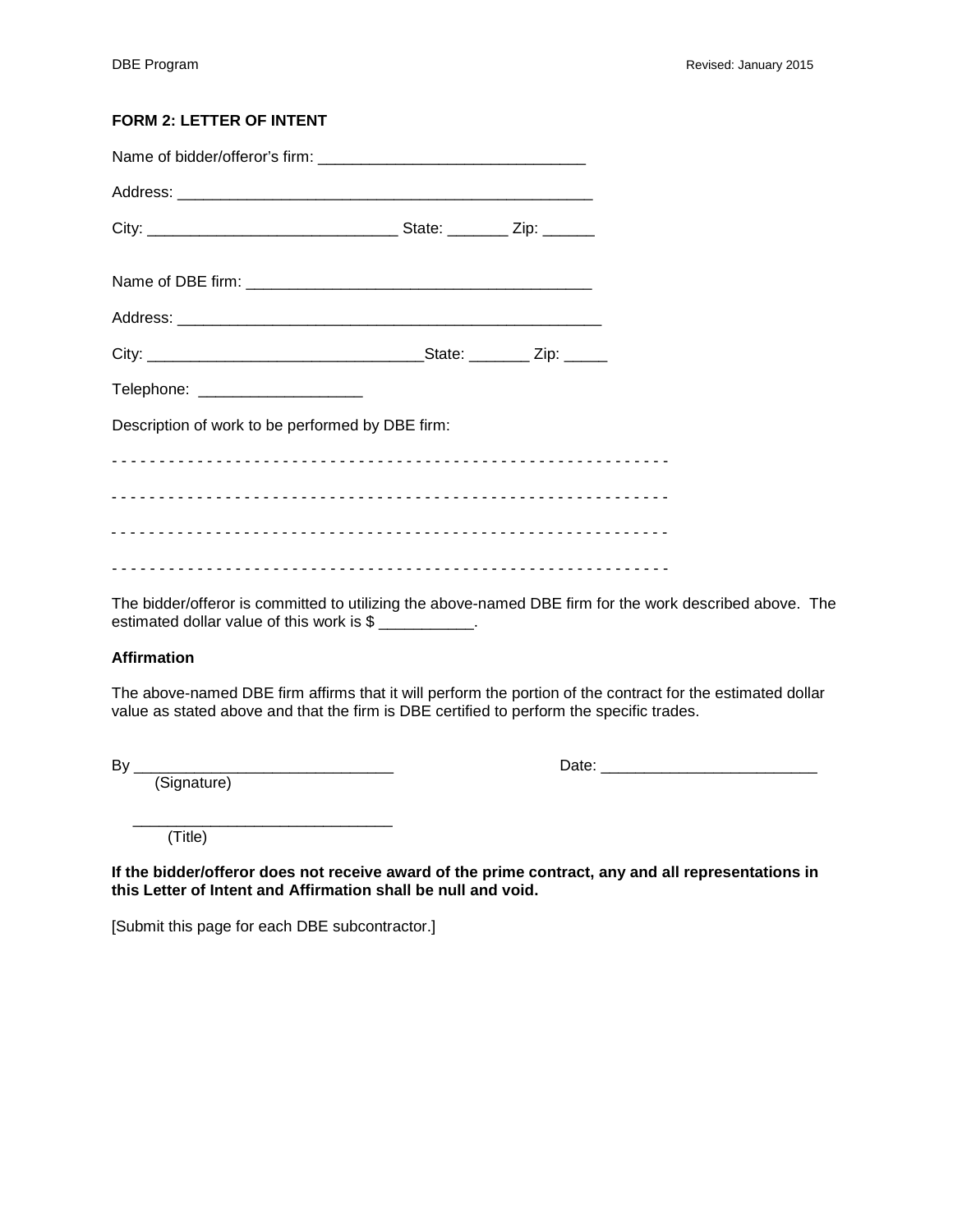#### **DBE Monitoring and Enforcement Mechanisms**

The City has available several remedies to enforce the DBE requirements contained in its contracts, including, but not limited to, the following:

1. Breach of contract action, pursuant to the terms of the contract;

In addition, the Federal government has available several enforcement mechanisms that it may apply to firms participating in the DBE problem, including, but not limited to, the following:

- 1. Suspension or debarment proceedings pursuant to 49 CFR Part 26
- 2. Enforcement action pursuant to 49 CFR Part 31
- 3. Prosecution pursuant to 18 USC 1001.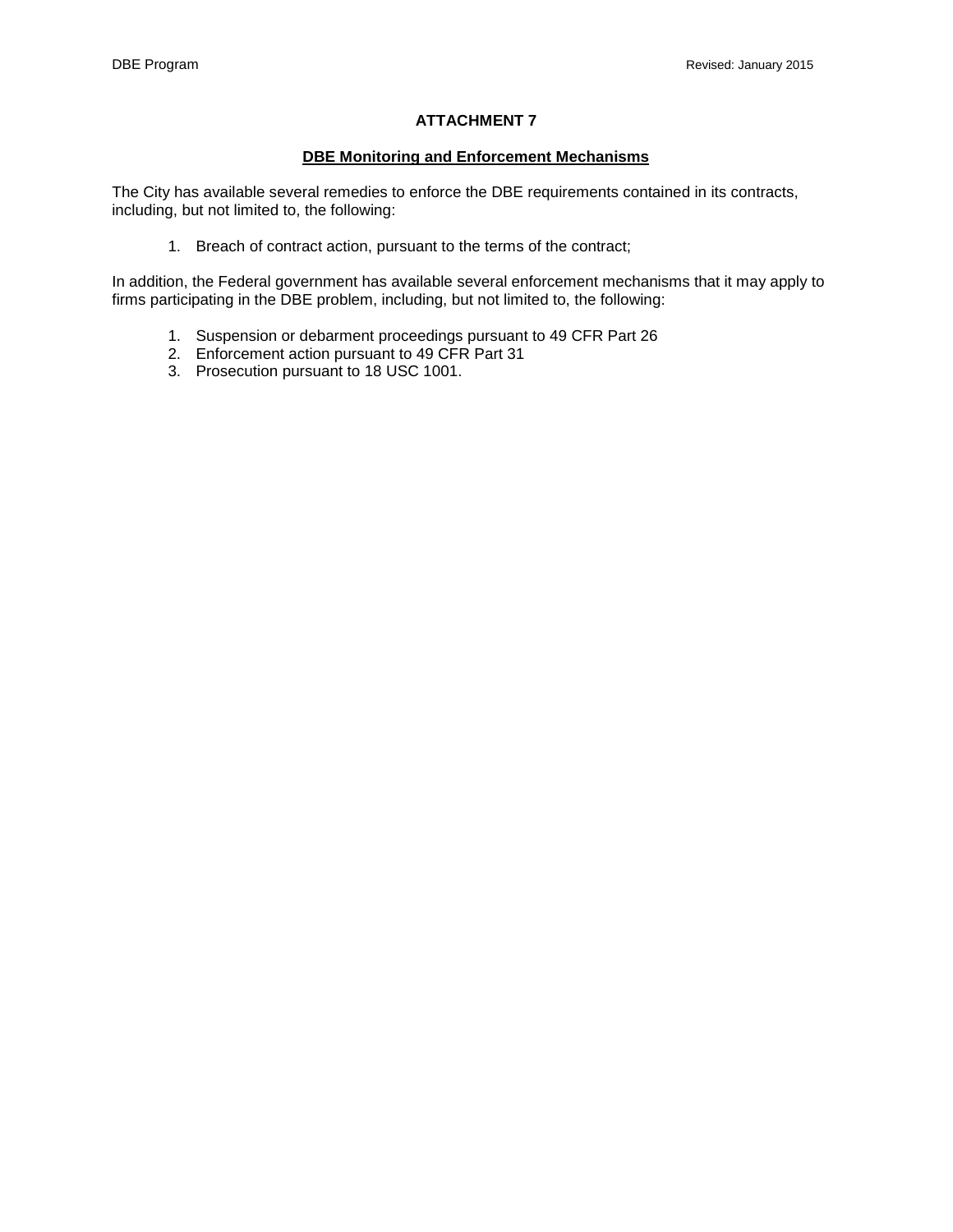DBE Certification Application Form

[http://mnucp.org/DBE\\_Applicants.html](http://mnucp.org/DBE_Applicants.html)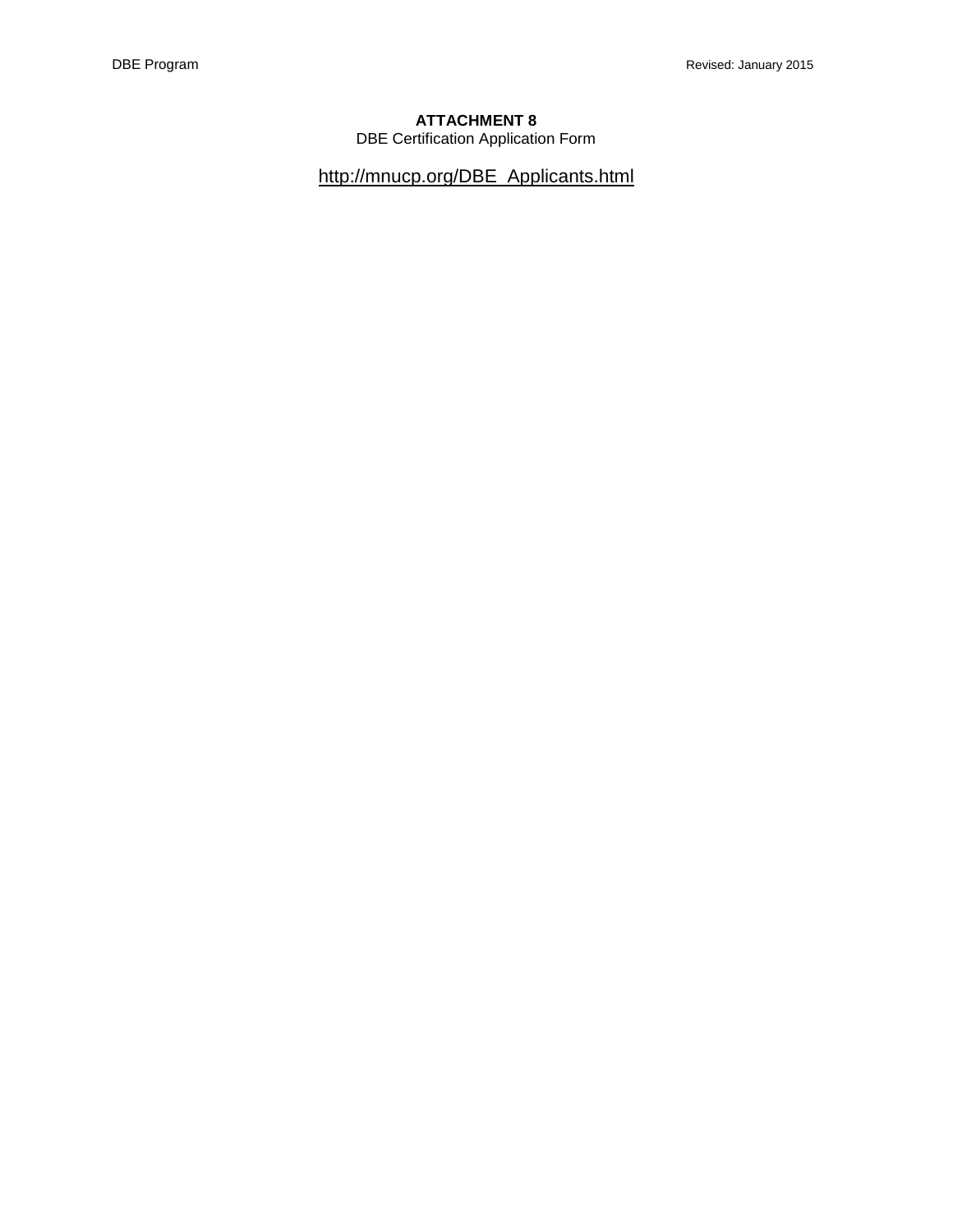#### State's UCP Agreement

The City does not have a copy of the UCP Agreement, but the following table taken from the State of Minnesota's UCP Program shows The Airport as a member.

# **Non‐Certifying Agencies**

Non‐Certifying Agencies are Agencies that participate only as recipients of the DBE certifying process. Non Certifying Agencies include but are not limited to (partial listing):

City of Plymouth St. Paul TMO City of Princeton Stearns County City of Prior Lake Steele County City of Ramsey Steele County Area Transit **City of Red Wing Stevens County** City of Redwood Falls Swift County City of Richfield Thief River Falls Airport City of Robbinsdale Timber Trails Public Transit, Inc. City of Rochester Todd County City of Rochester , Municipal Airport Trailblazer Joint Powers Board City of Rogers Traverse County City of Rosemount Tri-County Action Program, Inc. City of Roseville Wabasha County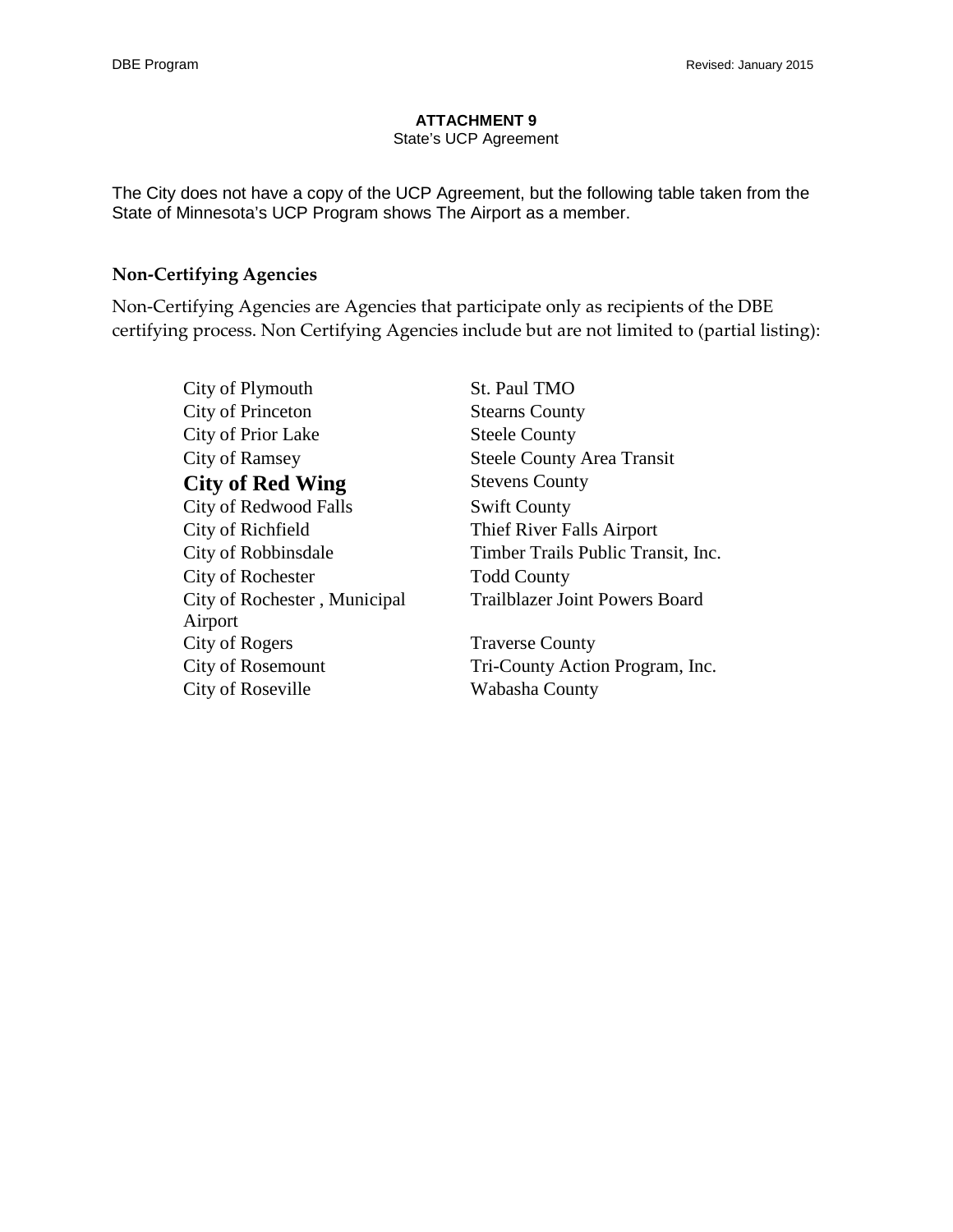#### Small Business Element Program

#### **A. Objective (49 CFR Part 26.39)**

Recognizing that the DBE Program goals should be met through a mixture of race conscious and race neutral methods and, that by definition, DBE firms are small businesses, the City of Red Wing seeks to implement a small business element into its current DBE policy in accordance with applicable law. The City is including this element to facilitate competition by and expand opportunities for small businesses. The City is committed to taking all reasonable steps to eliminate obstacles to small businesses that may preclude their participation in procurements as prime contractors or subcontractors. The City will meet its objectives using a combination of the following methods and strategies:

- 1. Set asides: Where feasible, the City will establish a percentage of the total value of all prime contract and subcontract awards to be set aside for participation by small businesses on FAAassisted contracts. A "set-aside" is the reserving of a contract or a portion of a contract exclusively for participation by small businesses. This requires that the City and its prime contractors/ consultants set aside a portion of the value of each contract for participation by small businesses. A small business set-aside is open to all small businesses regardless of the owner's gender, race or geographic location. The project Director and DBELO will review FAA-assisted purchases and contracts to assess the small business opportunities, giving consideration to the size and scope of each purchase or contract to establish the set aside percentage. This set aside is in addition to the DBE contract goals which may be required pursuant to applicable law or policy. In the event that a set-aside is not established on an FAA-assisted contract, the project Director and small business officer will document why a small business set-aside is inappropriate.
- 2. Unbundling:The City, where feasible, may "unbundle" projects or separate large contracts into smaller contracts which may be more suitable for small business participation. The City will conduct contract reviews on each FAA-assisted contract to determine whether portions of the project could be "unbundled" or bid separately. Similarly, the City will encourage its prime contractors or prime consultants to unbundle contracts to facilitate participation by small businesses.

### **B. Definitions**

#### 1. Small Business:

A small business is a business that is independently owned and operated, is organized for profit, and is not dominant in its field. Depending on the industry, size standard eligibility is based on the average number of employees for the preceding twelve months or on sales volume averaged over a three-year period. Small businesses must meet the definitions specified in Section 3 of the Small Business Act and the Small Business Administration regulations implementing it (13 CFR Part 121).

2. Disadvantaged Business Enterprise:

A for-profit small business (as defined by the Small Business Administration) —

- That is at least 51 percent owned by one or more individuals who are both socially and economically disadvantaged or, in the case of a corporation, in which 51 percent of the stock is owned by one or more such individuals;
- Whose socially and economically disadvantaged owners do not exceed the personal net worth (PNW) does not exceed the described in 49 CFR Part 26. The current PNW cap is \$1.32 million.
- Whose management and daily business operations are controlled by one or more of the socially and economically disadvantaged individuals who own it; and
- Has been certified as a DBE by the Minnesota Department of Transportation (MNDOT) in accordance with 49 CFR 26.

For the purposes of the small business element of the City's DBE Program, small businesses which are also owned and controlled by socially disadvantaged individuals will be encouraged to seek DBE certification. Only DBE certified firms will be counted towards DBE race-neutral participation on FAAassisted contracts.